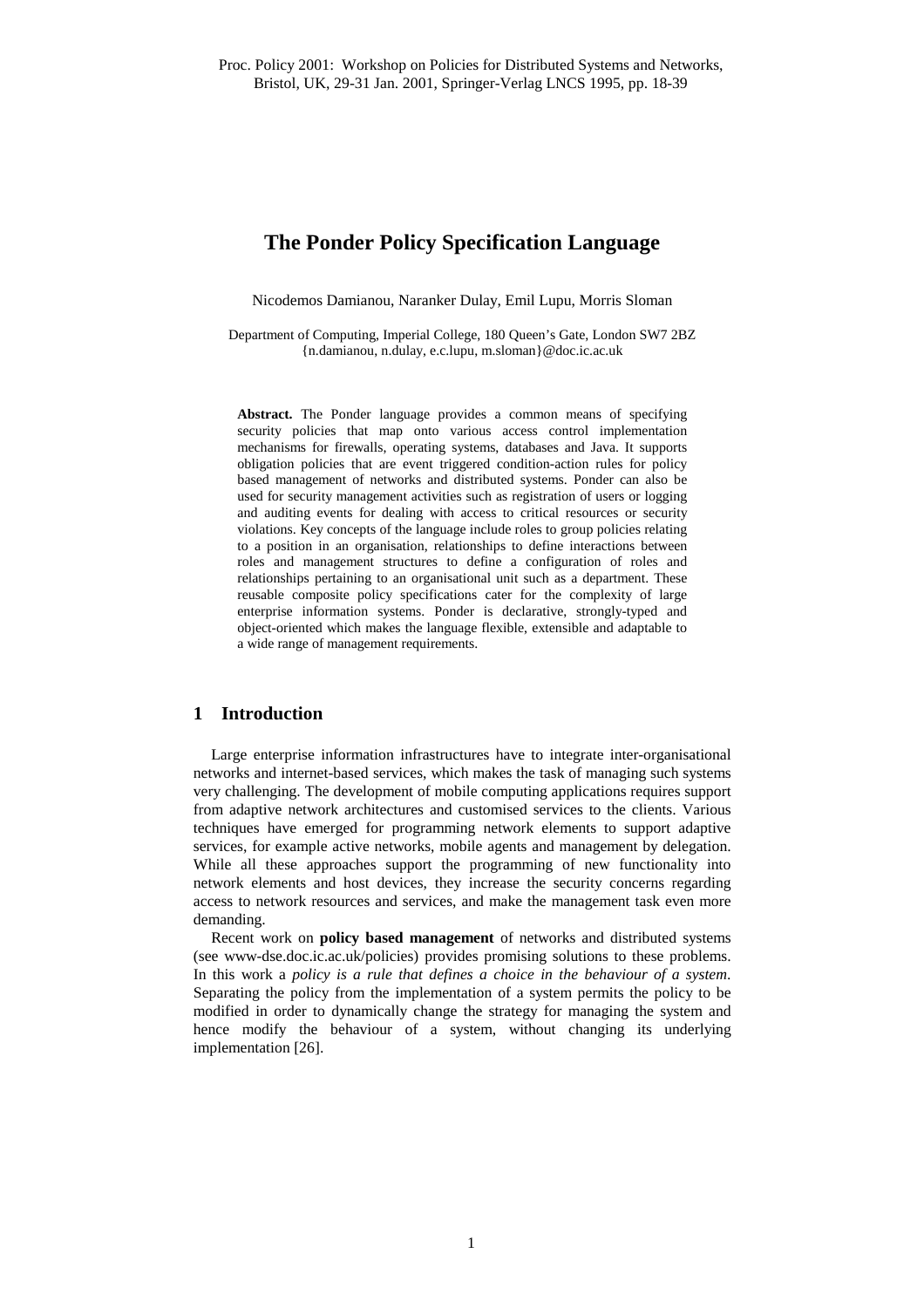There are a number of groups working on very different approaches to specifying policy. Network component manufacturers and the IETF/DMTF are concentrating on information models [6][20] and condition-action rules with the focus on the management of Quality of Service (QoS) in networks [7][9][11][17]. The security community have developed a number of models relating to specification of mandatory and discretionary access control policy [4]. This has evolved into work on **role based access control** (RBAC) [24] and role based management where a role may be considered as a group of related policies pertaining to a position in an organisation [15][16]. A lot of work within the greater scope of management has already resulted in architectures and technologies that provide the basic infrastructure required to implement policy-based management solutions [8][27].

Separate tools are emerging for policy-based management of systems and specifying security. What is lacking is a common language that will provide a unified approach to supporting the concepts of the policy models emerging from the various research communities. We identify the following requirements for a policy language:

- Support for security policies for access control, and delegation to cater for temporary transfer of access rights to agents acting on behalf of a client as well as policies to express management activity.
- Structuring techniques to facilitate the specification of policies relating to large systems with millions of objects. This implies the need for policies relating to collections of objects rather than individual ones.
- Composite policies which allow the basic security and management policies relating to roles, to organisational units and to specific applications to be grouped. Composite policies are essential to cater for the complexity of policy administration in large enterprise information systems.
- It must be possible to analyse policies for conflicts and inconsistencies in the specification. In addition it should be possible to determine which policies apply to an object or what objects a particular policy applies to. Declarative languages make such analysis easier.
- Extensibility is needed to cater for new types of policy that may arise in the future and this can be supported by inheritance in an object-oriented language.
- The language must be comprehensible and easy to use by policy users.

This paper describes Ponder [5], a declarative, object-oriented language for specifying security and management policy for distributed object systems. The language is flexible, expressive and extensible to cover the wide range of requirements implied by the current distributed systems paradigms identified above. Ponder is the result of experience gained in policy-based management at Imperial College over the past 10 years [15][16][14][18][26]. We present the language syntax through simple examples of its use; for the complete syntax of the language see [6].

Sections 2 and 3 present the basic policy types supported by Ponder. Constraints are described in section 4. The composite policy structures in Ponder are described in section 5. Section 6 discusses features that make the language both flexible and extensible. In section 7 we briefly compare Ponder with related work and section 8 presents conclusions and future work.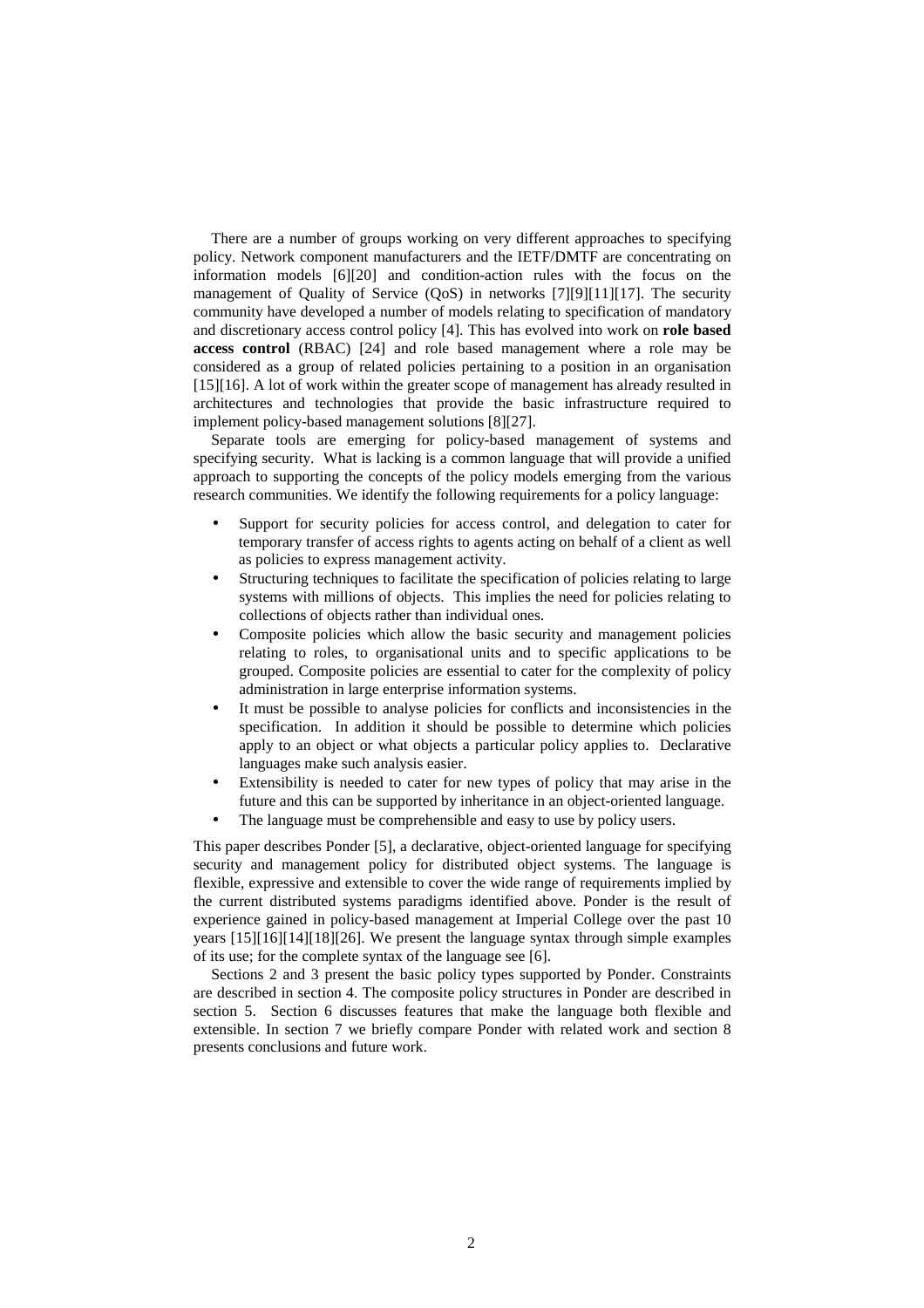## **2 Access Control Policies**

Access control is concerned with limiting the activity of legitimate users who have been successfully authenticated [1][23]. Our emphasis has been on non-discretionary access control (as defined in [1]), where administrators have the authority to specify security policies that are enforced by the access control system. Delegation and propagation of authority are permitted only within the scope defined by the security policy. However, this does not exclude the use of Ponder to specify discretionary or mandatory security policies. Ponder supports access control by providing **authorisation, delegation, information filtering** and **refrain** policies as described below.

We assume that all policies relate to objects with interfaces defined in terms of methods using an interface definition language. We use the term **subject** to refer to users, principals or automated manager components, which have management responsibility. A subject accesses **target** objects (resources or service providers), by invoking methods visible on the target's interface. The granularity of protection for access control in Ponder is thus an interface method. References to both subject and target objects are stored within domains maintained by a domain service. **Domains** provide a means of grouping objects to which policies apply and can be used to partition the objects in a large system according to geographical boundaries, object type, responsibility and authority or for the convenience of human managers [25]. This facilitates policy specification for large-scale systems with millions of objects. Domains are similar to directories and have been implemented using an LDAP service.

## **2.1 Authorisation Policies**

Authorisation policies define what activities a member of the subject domain can perform on the set of objects in the target domain. These are essentially access control policies, to protect resources and services from unauthorized access. A positive authorisation policy defines the actions that subjects are permitted to perform on target objects. A negative authorisation policy specifies the actions that subjects are forbidden to perform on target objects. Authorisation policies are implemented on the target host by an access control component.

| inst ( $auth+$   $auth-$ ) policyName<br>subject [ <type>]<br/><math>target</math> <math>{\left\lceil {\text{ctype}} \right\rceil}</math><br/>action<br/>when</type> | $\mathfrak{n}$ $\{n$<br>domain-Scope-Expression ;<br>domain-Scope-Expression ;<br>action-list,<br>constraint-Expression ; 1 | . այս |
|----------------------------------------------------------------------------------------------------------------------------------------------------------------------|-----------------------------------------------------------------------------------------------------------------------------|-------|
|                                                                                                                                                                      |                                                                                                                             |       |
|                                                                                                                                                                      |                                                                                                                             |       |

**Figure 1**. Authorisation Policy Syntax

The syntax of an authorisation policy is shown in figure 1. Everything in **bold** is a language keyword in the figures presenting the syntax. Choices are enclosed in round brackets **( )** separated by |, optional elements are specified with square brackets **[ ]** and repetition is specified with braces **{ }**. Constraints are optional in all types of policies and can be specified to limit the applicability of policies based on time or values of the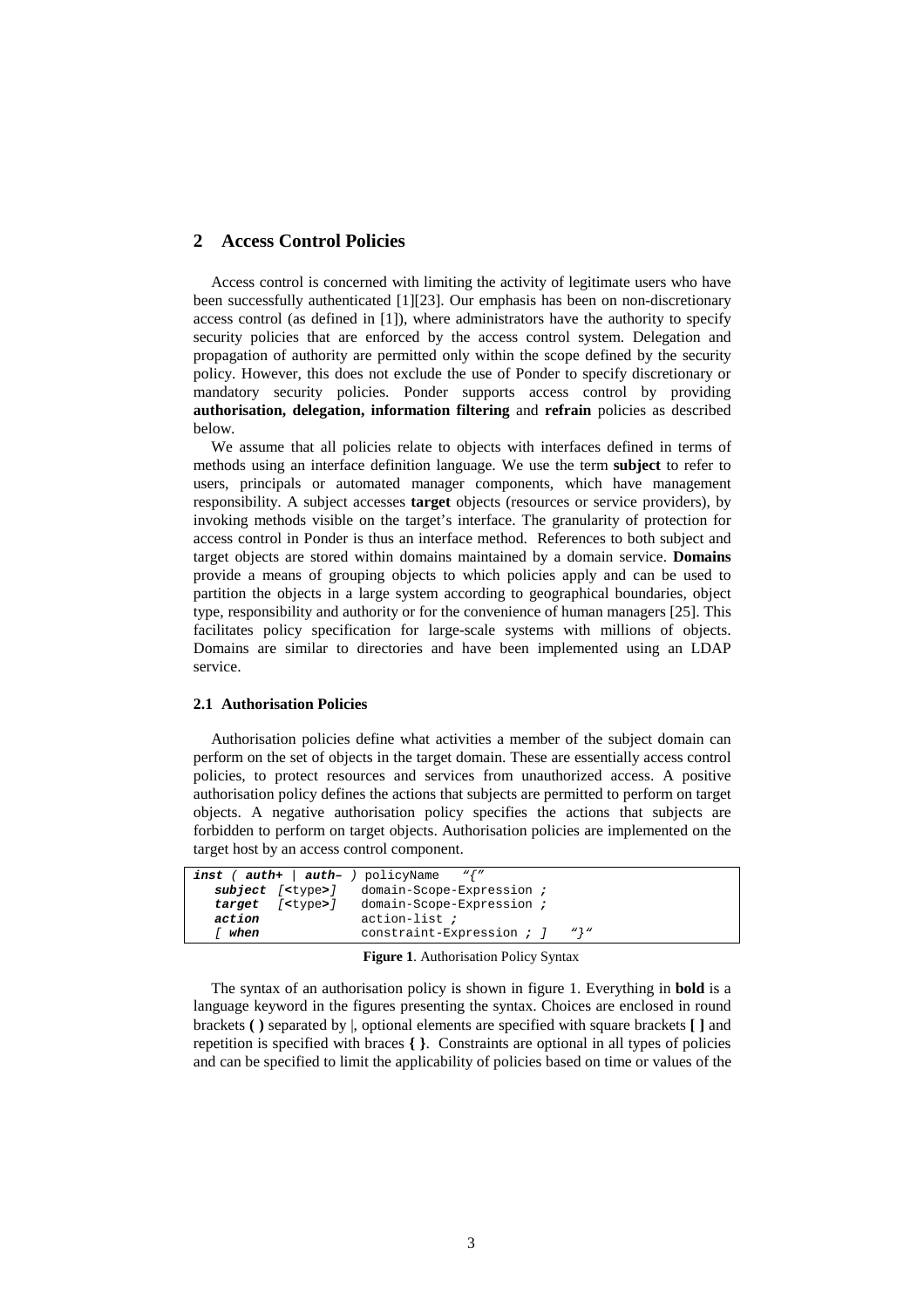attributes of the objects to which the policy refers. Constraints are discussed in detail in section 4. Elements of a policy can be specified in any order. Note that the subject and target elements can optionally include the interface specification reference within the specified domain-scope-expression on which the policy applies. This can be used to check that the objects do support the specified operations or to locate the interface specification. The name of a policy can be specified as a path, thus identifying the domain into which the policy must be stored.

**Example 1** Positive and negative authorisation policies

```
inst auth+ switchPolicyOps {
  subject /NetworkAdmin;
  target <PolicyT> /Nregion/switches;
  action load(), remove(), enable(), disable() ;
}
```
Members of the NetworkAdmin domain are authorised to load, remove, enable or disable objects of type PolicyT in the Nregion/switches domain. This indicates the use of an authorisation policy to control access to stored policies.

```
inst auth- /negativeAuth/testRouters<br>subject /testEngineers/tr
                       subject /testEngineers/trainee ;
   action performance_test() ;
   target <routerT> /routers ;
}
```
Trainee test engineers are forbidden to perform performance tests on routers. The policy is stored within the /negativeAuth domain.

The above examples show direct declaration of policy instances using the keyword **inst**. The language provides reuse by supporting the definition of policy types to which any policy element can be passed as formal parameter. Multiple instances can then be created and tailored for the specific environment by passing actual parameters. Figure 2 shows the syntax for authorisation policy types and instantiations.

```
type ( auth+ | auth– ) policyType "(" formalParameters ")" "{"
  { authorisation-policy-parts  \} " \}"
inst ( auth+ | auth– ) policyName = policyType"(" actualParameters ")" ;
                   Figure 2. Authorisation Types and Instantiations
```
The authorisation policy *switchPolicyOps* (from example 1) can be specified as a type with the subject and target given as parameters as shown in example 2.

**Example 2** Declaring instances from types

```
type auth+ PolicyOpsT (subject s, target <PolicyT> t) {
     action load(), remove(), enable(), disable(); }inst auth+ switchPolicyOps=PolicyOpsT(/NetworkAdmins,/Nregion/switches);
inst auth+ routersPolicyOps=PolicyOpsT(/QoSAdmins, /Nregion/routers);
```
The two instances allow members of /NetworkAdmins and /QoSAdmins to execute the actions on policies within the /Nregion/switches and /Nregion/routers domains respectively.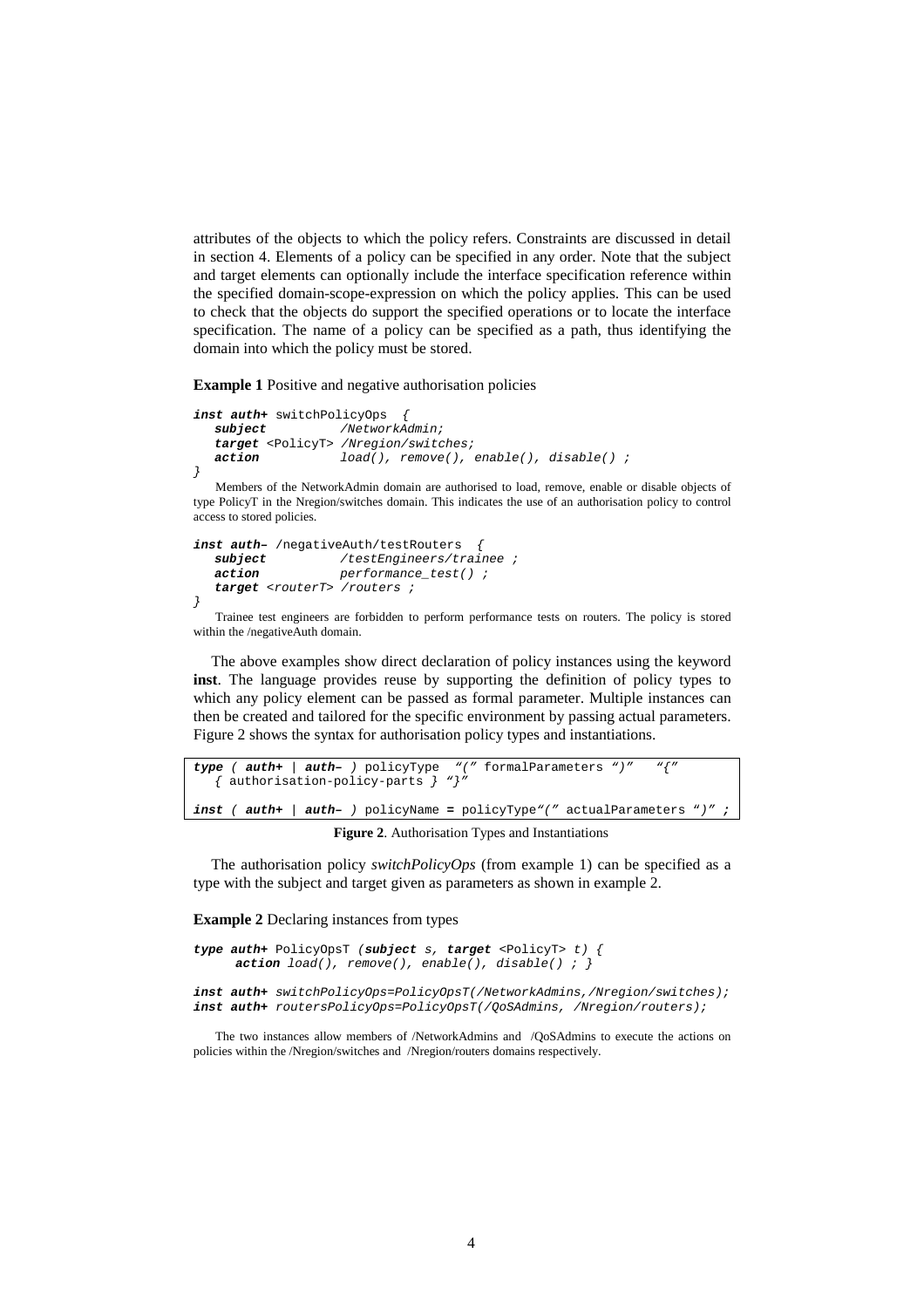It can be argued that the specification of negative authorisation policies complicates the enforcement of authorisation in a system. However, there are reasons to support the provision for negative authorisation policies. Administrators often express high-level access control in terms of both positive and negative policies; retaining the natural way people express policies is important and provides greater flexibility. Negative authorisation policies can also be used to temporarily remove access rights from subjects if the need arises. In addition, many systems support negative access rights (e.g., Windows NT/2000). The existence of negative authorisation policies in a system may result in conflicts with positive authorisation policies. These conflicts are modality conflicts and can thus be always detected through static analysis of the policy specification. Although this adds the need to analyse policies for conflict detection, this kind of conflicts may however indicate potentially unforeseen problems with the specification. For a discussion on conflicts between policies see [14].

#### **2.2 Information Filtering Policies**

Filtering policies are needed to transform the information input or output parameters in an action. For example, a location service might only permit access to detailed location information, such as a person is in a specific room, to users within the department. External users can only determine whether a person is at work or not. Some databases support similar concepts of 'views' onto selective information within records – for example a payroll clerk is only permitted to read personnel records of employees below a particular grade. Positive authorisation policies may include filters to transform input or output parameters associated with their actions, based on attributes of the subject or target or on system parameters (e.g., time). In many cases it is not practical to provide different operations as a means of selecting the information. Although these are a form of authorisation policy they differ from the normal ones in that it is not possible for an external authorisation agent to make an access control decision based on whether or not an operation, specified at the interface to the target object, is permitted. Essentially the operation has to be performed and then a decision made on whether to allow results to be returned to the subject or whether the results need to be transformed. Filters can only be applied to positive authorisation actions.

| actionName f filter |                                                                                                                   |
|---------------------|-------------------------------------------------------------------------------------------------------------------|
|                     | filter = $\int$ <b>if</b> condition $\int$ " $\frac{y}{x}$ $\int$ ( <b>in</b> parameterName = expression ; $\int$ |
|                     | out parameterName = expression ; $/$                                                                              |
|                     | <b>result =</b> expression $:$ $\rightarrow$ $\rightarrow$ " $\rightarrow$ "                                      |

**Figure 3**. Filters on Positive Authorisation Actions

Every action can be associated with a number of filter expressions (see figure 3). Each filter contains an optional condition under which the filter is applied. If the condition evaluates to true, then the transformations (the assignment statements in the body of the filter) are executed. The **in**/**out** keywords are used to indicate input and output parameters of the action on which the filter is specified; **result** is used to transform the return value of the action.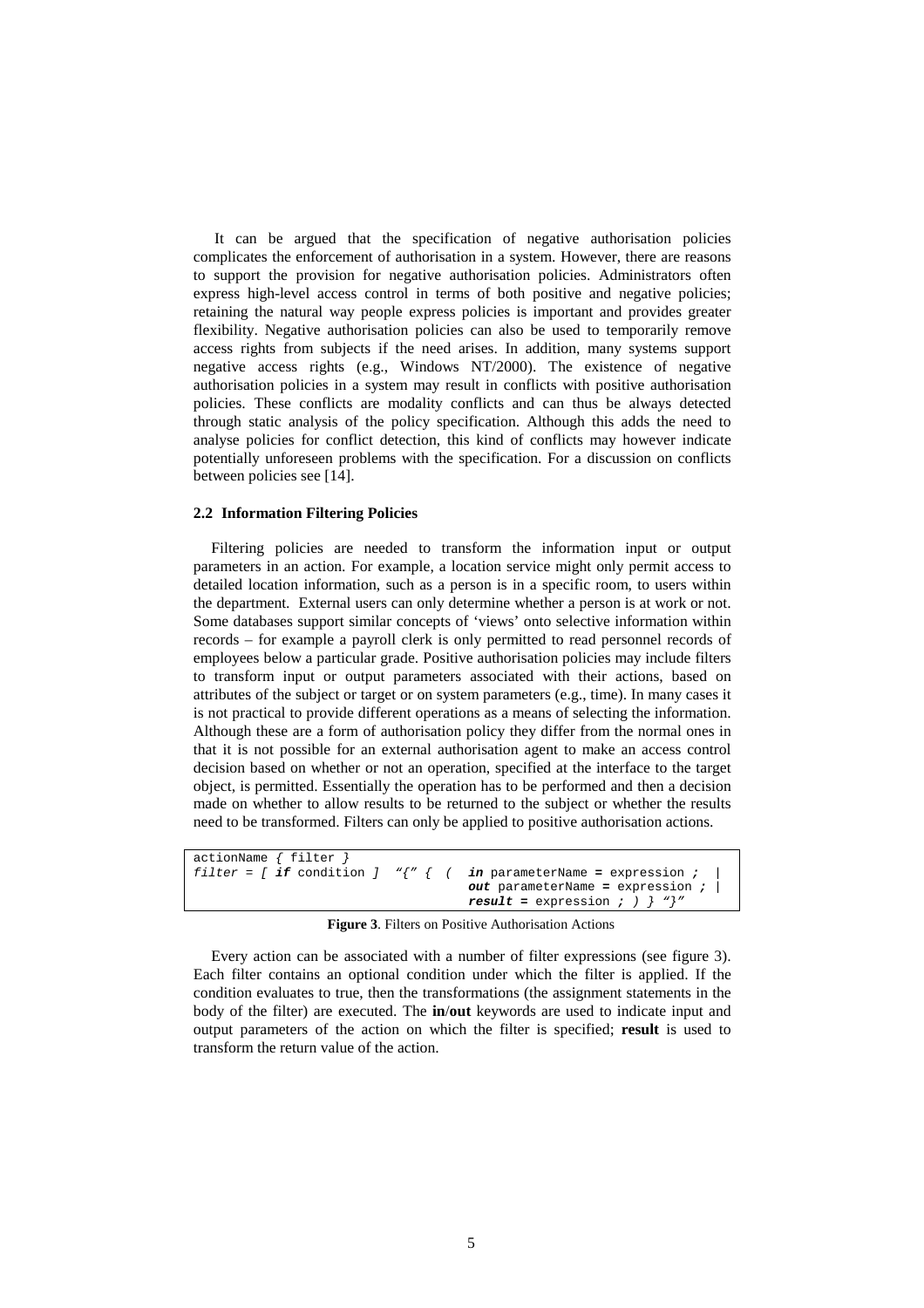**Example 3** Information filter policy

```
inst auth+ filter1 {
   subject /Agroup + /Bgroup ;
   target USAStaff – NYgroup ;
  action VideoConf(BW, Priority)
            \{ in \, BW=2 ; in \, Priority=3 ; \} // default filter
            if (time.after("1900")) \{in \mathbb{N}=3; in \text{ Priority = 1}; \}}
```
Members of Agroup plus Bgroup can set up a video conference with USA staff except the New York group. If the time is later than 7:00pm then the video conference takes parameters: bandwidth = 3 Mb/s, priority = 1. Otherwise the first filter restricts the parameters to bandwidth =  $2$  Mb/s, priority =  $3$ .

#### **2.3 Delegation Policies**

Delegation is often used in access control systems to cater for the temporary transfer of access rights. However the ability of a user to delegate access rights to another must be tightly controlled by security policies. This requirement is critical in systems allowing cascaded delegation of access rights. A delegation policy permits subjects to grant privileges, which they possess (due to an existing authorisation policy), to grantees to perform an action on their behalf e.g., passing read rights to a printer spooler in order to print a file.

|         |                  | $\mathfrak{n}$ / $\mathfrak{n}$<br>inst deleg+ "("associated-auth-policy ")" policyName |
|---------|------------------|-----------------------------------------------------------------------------------------|
| grantee | / <type>/</type> | domain-Scope-Expression ;                                                               |
|         |                  | <b>subject</b> [ <type>] domain-Scope-Expression ; ]</type>                             |
| target  | / <type>/</type> | domain-Scope-Expression ; 1                                                             |
| action  |                  | action-list $: \mathbb{R}$                                                              |
| when    |                  | constraint-Expression ; 1                                                               |
| valid   |                  | $\mathbf{u}$ $\mathbf{v}$<br>constraint-Expression ; 1                                  |

**Figure 4**. Delegation Policy Syntax

A delegation policy is always associated with an authorisation policy, which specifies the access rights that can be delegated. Negative delegation policies forbid delegation. Note that delegation policies are not meant to be used for assignment of rights by security administrators.

Figure 4 shows the syntax of a positive delegation policy. Note that the only required part is the **grantee**. The rest of the parts (subject, target, action) must be subsets of those in the associated authorisation policy; if not specified they default to those of that policy. A positive delegation policy can specify delegation constraints to limit the validity of the delegated access rights, as part of the **valid**-clause. Such constraints



**Figure 5.** Delegation and Authorisation Policies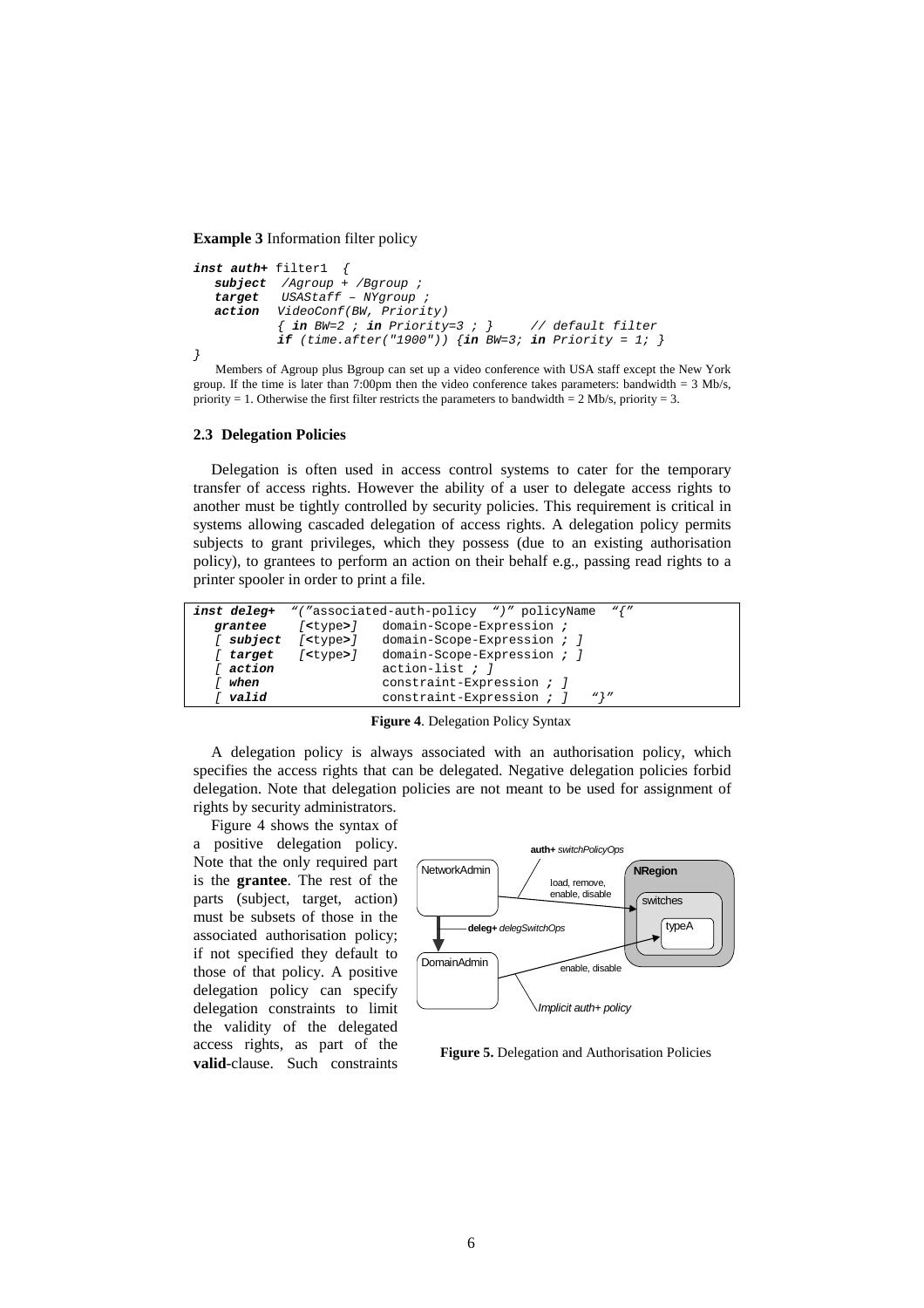can be time restrictions (duration, validity period) to specify the duration or the period over which the delegation should be valid before it is revoked. Note that negative delegation policies do not contain delegation constraints.

### **Example 4** Delegation policy

```
inst deleg+ (switchPolicyOps) delegSwitchOps {
            /DomainAdmin ;
  target /Nregion/switches/typeA ;
  action enable(), disable();
  valid time.duration(24) ;
}
```
The above delegation policy is associated with the switchPolicyOps auth+ policy from example 1. It states that the subject of that authorisation policy (NetworkAdmin), which is implicit in this policy, can delegate the enable and disable actions on policies from the domain /Nregion/switches/typeA to grantees in the domain /DomainAdmin. Note how the policy restricts the target to a subset of the switchPolicyOps policy target (See figure 5). The valid-clause, specifies that the delegation is only valid for 24 hours from the time of creation; after that it must be revoked.

A delegation policy specifies the authority to delegate, it does not control the actual delegation and revocation of access rights. It is implemented as an authorisation policy that authorises the subject (grantor) to execute the method *delegate* on the runtime system with the grantee as the parameter of the method. At run-time, when the subject executes the delegate method, a separate authorisation policy is created by trusted components of the access control system, with the grantee as the subject. Similarly the revoke method deletes or disables that second authorisation policy.

#### **2.4 Refrain Policies**

Refrain policies define the actions that subjects must refrain from performing (must not perform) on target objects even though they may actually be permitted to perform the action. Refrain policies act as restraints on the actions that subjects perform and are implemented by subjects. Refrain policies have a similar syntax to negative authorisation policies, but are enforced by subjects rather than target access controllers. They are used for situations where negative authorisation policies are inappropriate because the targets are not trusted to enforce the policies (e.g., they may not wish to be protected from the subject). The syntax of refrain policies is the same as that of negative authorisation policies (figure 1).

#### **Example 5** Refrain Policy

```
inst refrain testingRes {
  subject s=/test-engineers ;
  target /analysts + /developers ;
  action discloseTestResults() ;
  when s.testing_sequence = "in-progress" ;
}
```
This refrain policy specifies that test engineers must not disclose test results to analysts or developers when the testing sequence being performed by that subject is still in progress, i.e., a constraint based on the state of subjects. Analysts and developers would probably not object to receiving the results and so this policy is not a good candidate for a negative authorisation.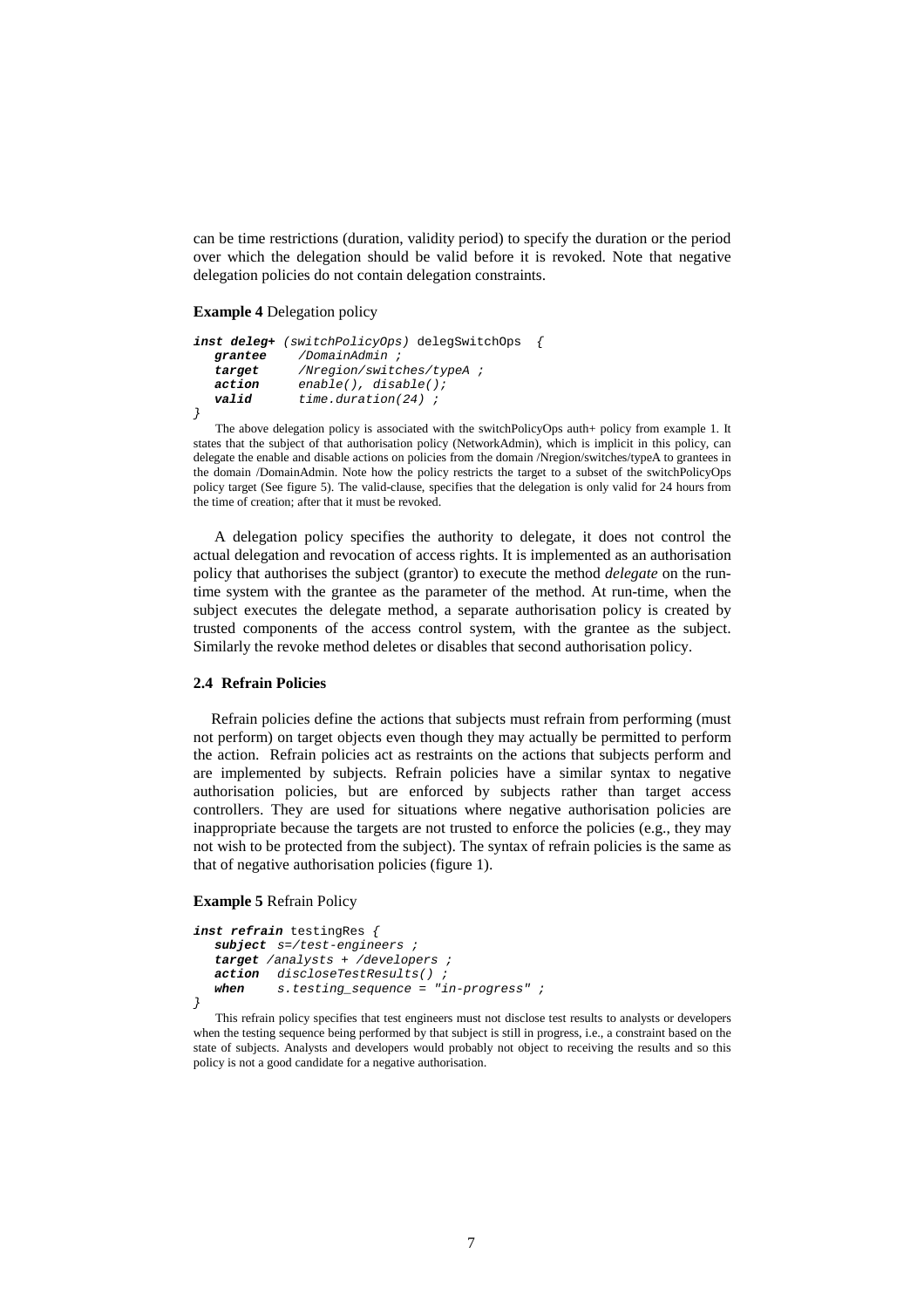## **3 Obligation Policies**

Obligation policies specify the actions that must be performed by managers within the system when certain events occur and provide the ability to respond to changing circumstances. For example, security management policies specify what actions must be specified when security violations occur and who must execute those actions; what auditing and logging activities must be performed, when and by whom. Management policies could relate to management of QoS, storage systems, software configuration etc.

Obligation policies are event-triggered and define the activities subjects (human or automated manager components) must perform on objects in the target domain. Events can be simple, i.e. an internal timer event, or an external event notified by monitoring service components e.g. a temperature exceeding a threshold or a component failing. Composite events can be specified using event composition operators.

| $\mathfrak{n}$ $\ell$ $\mu$<br>inst oblig policyName |                                                              |  |
|------------------------------------------------------|--------------------------------------------------------------|--|
| on                                                   | event-specification ;                                        |  |
| subject                                              | [ <type>]domain-Scope-Expression ;</type>                    |  |
| f target                                             | [ <type> ] domain-Scope-Expression ; ]</type>                |  |
| do                                                   | obligation-action-list ;                                     |  |
| catch                                                | exception-specification ; 1                                  |  |
| when                                                 | constraint-Expression ; 1<br>$\mathfrak{m}$ } $\mathfrak{m}$ |  |

**Figure 6**. Obligation Policy Syntax

 The syntax of obligation policies is shown in figure 6. Note the required event specification following the **on** keyword. The target element is optional as obligation actions may be internal to the subject, whereas authorisation actions always relate to a target object. If actions are to be invoked on a target, then they must be preceded by a prefix indicating the target set. Concurrency operators specifying whether actions should be executed sequentially or in parallel are used to separate the actions in an obligation policy. The optional **catch**-clause specifies an exception that is executed if the actions fail to execute for some reason.

### **Example 6** Obligation policy

| inst oblig loginFailure { |                                           |
|---------------------------|-------------------------------------------|
| on                        | $3*loginfail(userid)$ ;                   |
| subject                   | $s =$ /NRegion/SecAdmin;                  |
| target <usert></usert>    | $t =$ /NRegion/users $\land$ {userid} ;   |
| do                        | $t.disable() \rightarrow s.log(userid)$ ; |
|                           |                                           |

This policy is triggered by 3 consecutive loginfail events with the same userid. The NRegion security administrator (SecAdmin) disables the user with userid in the /NRegion/users domain and then logs the failed userid by means of a local operation performed in the SecAdmin object. The '->' operator is used to separate a sequence of actions in an obligation policy. Names are assigned to both the subject and the target. They can then be reused within the policy. In this example we use them to prefix the actions in order to indicate whether the action is on the interface of the target or local to the subject.

Types external to the policy specification can be specified assuming the corresponding specifications are accessible from a type repository.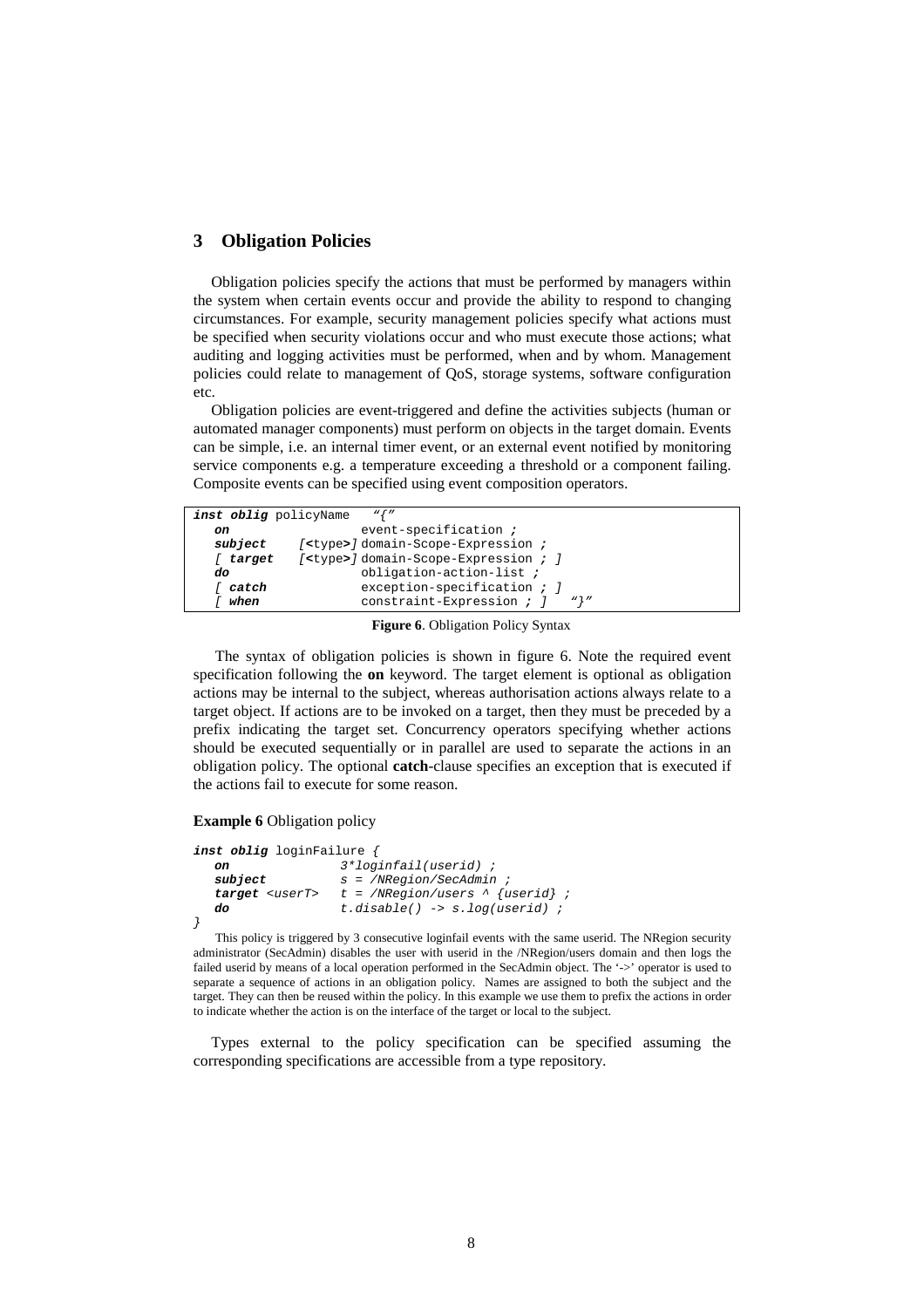### **Example 7** External types

```
type oblig printFail (string msg, QueueMan qMan) {
  on printfail(jobid, userid, filename);
  subject s = printManager;
  target ms = /servers/mailServer;
  do ms.mailto(userid, filename+msg) ||
          s.putInQueue(qMan, jobid);
}
```
The printFail obligation type accepts two parameters one of which is an external type called QueueMan. This is an interface specification of a printer queue manager object. The qman parameter is then used as a parameter in the call to putInQueue which is local to the printManager. The use of the  $\parallel$ concurrency operator allows the actions to be performed in parallel.

## **4 Constraints**

An important element of each policy is the set of conditions under which the policy is valid. This information must be explicit in the specification of the policy. The validity of a policy however, may depend on other policies existing or running in the system within the same scope or context. These conditions are usually impossible or impractical to specify as part of each policy and therefore need to be specified as part of a group of policies. Thus, it is useful to divide the constraints in two categories: constraints for single policies and constraints for groups of policies, which we call meta policies. A subset of the Object Constraint Language (OCL) [22] is used to specify constraints in Ponder. OCL is simple to understand and use and it is declarative – each OCL expression is conceptually atomic and so the state of the objects in the system cannot change during evaluation.

#### **4.1 Basic Policy Constraints**

Basic policy constraints limit the applicability of a basic policy and are expressed in terms of a predicate, which must evaluate to true for the policy to apply. Policy constraints can be considered as conjunctions of basic constraints, which can be either time or state based constraints. The analysis of a set of policies can then be substantially improved since time-based constraints can be compared for possible overlap and state based constraints can be either simultaneously satisfied or mutually exclusive if they relate to states of the same system component. We separate the different types of constraints based on:

- Subject/target state the constraint is based on the object state as reflected in terms of attributes at the object interface.
- Action/event parameters constraints can be based on event parameter values in obligations or action parameter values in authorisations or refrains.
- Time constraints specify the validity periods for the policy. A time library object is provided with Ponder to specify time constraints.

The policy compiler can resolve the different types of constraints at compile time and separate the constraints in order to aid in the analysability of policies.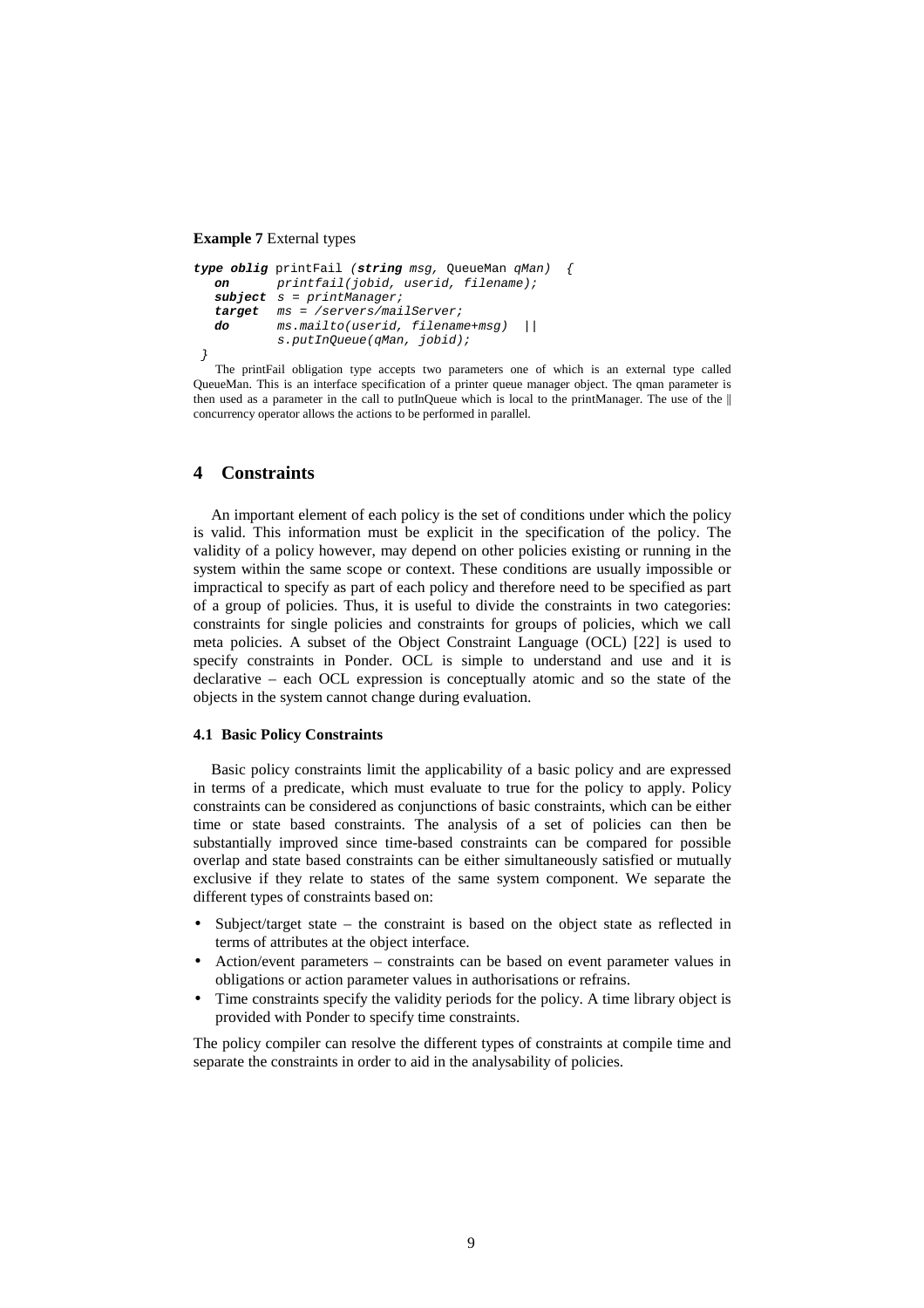**Example 8** Use of attribute and time constraints

```
inst auth- testRouters {
  subject s =/testEngineers;
  action performance_test();
  target /routers;
  when s.role = "trainee";
}
```
TestEngineers cannot execute performance tests on routers if they are trainee testEngineers. This role attribute of the subject is used in the constraint.

```
inst auth+ filter1 {
   subject /Agroup + /Bgroup;
   target USAStaff – NYgroup
   action VideoConf(BW, Priority);<br>when time.between("1600", "18
             time.between("1600", "1800");
}
```
Members of Agroup plus Bgroup can set up a video conference with USA staff except the New York group. The time-based constraint limits the policy to apply between 4:00pm and 6:00pm.

## **4.2 Meta-Policies**

Meta-policies specify policies about the policies within a composite policy or some other scope, and are used to define application specific constraints. We specify meta policies for groups of policies, i.e. policies within a specific scope, to express constraints which limit the permitted policies in the system, or disallow the simultaneous execution of conflicting policies. A meta-policy is specified as a sequence of OCL expressions the last one of which must evaluate to true or false. The rest of the OCL expressions can be navigational expressions resulting in a collection. The **raises**-clause is followed by an action that is executed if the last OCL expression evaluates to true.

```
inst meta metaPolName raises exception [ "(" parameters ")" ] "{"
  { OCL-expression}
  boolean-OCL-expression "}"
```
**Figure 7**. Meta-Policy Syntax

The following examples indicate how meta-policies can be used to specify application dependent constraints on groups of policies.

**Self-Management:** "*There should be no policy authorising a manager to retract policies for which he is the subject"*, from [12]. This happens within a single authorisation policy with overlapping subjects and targets. This can be specified in Ponder as follows: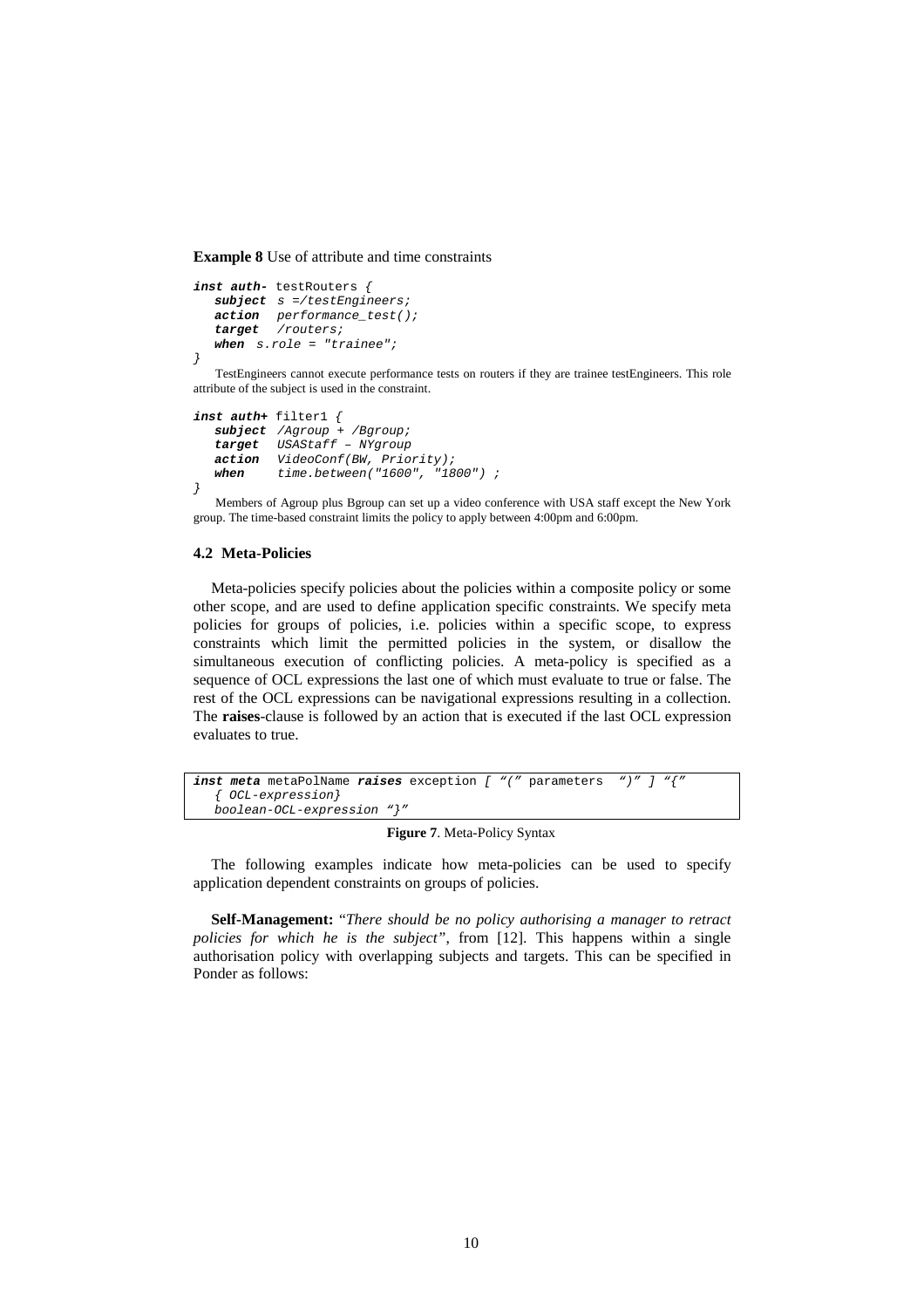**Example 9** Self-management meta-policy

```
inst meta selfManagement1 raises selfMngmntConflict (pol) {
  [pol] = this.authorisations -> select (p | p.action->exists (a |
     a.name = "retract" and a.parameter \rightarrow exists (p1)
        p1.oclType.name = "policy" and p1.subject = p.subject))) ;
 pol->notEmpty ;
}
```
The body of the policy contains two OCL expressions. The first one operates on th eset of authorisations in the meta policy container (a composite policy), referred to by "this". It selects all policies (p) with the following characteristics: the action set of p contains an action named "retract", and whose parameters include a policy object with the same subject as the subject of policy p. The second OCL expression is a boolean expression; it returns true if the pol variable, which is returned from the first OCL, expression is not empty. If the result of this last expression is true, the exception specified in the raisesclause executes. It receives the pol set with the conflicting policies as a parameter

#### **Example 10** Separation of duty

```
inst meta budgetDutyConflict raises conflictInBudget(z) {
  [z] = self.policies -> select (pa, pb )
     pa.subject -> intersection (pb.subject)->notEmpty and
     pa.action -> exists (act | act.name = "submit") and
     pb.action -> exists (act | act.name = "approve") and
     pb.target -> intersection (pa.target)->oclIsKindOf (budget))
  z \rightarrow \text{notEmpty};
}
```
This metapolicy prevents a conflict of duty in which the same person both approves and submits a budget. It searches for policies with the same subject acting on a target budget in which there is an action submit and approve.

The above policy implements a static separation of duties in that it prevents the same person being authorised to perform conflicting actions. Dynamic separation of duties is a slightly different, in that all members of a group are authorised to perform potentially conflicting actions but after performing one action they cannot perform a conflicting one. This is implemented as constraints relating to attributes of the subject and target object rather than as a meta-policy.

**Example 11** Dynamic separation of duty

```
inst auth+ sepDuty {
   subject s = accountants ;
   action approvePayment, issue ;
   target t = cheques;<br>when s.id \Leftrightarrow t.isswhen s.id <> t.issuerID ;
}
```
The same user from the accountants domain cannot both issue and approve payment of the same cheque. This assumes that the identity of the issuer/approver can be stored as an attribute of the cheque object.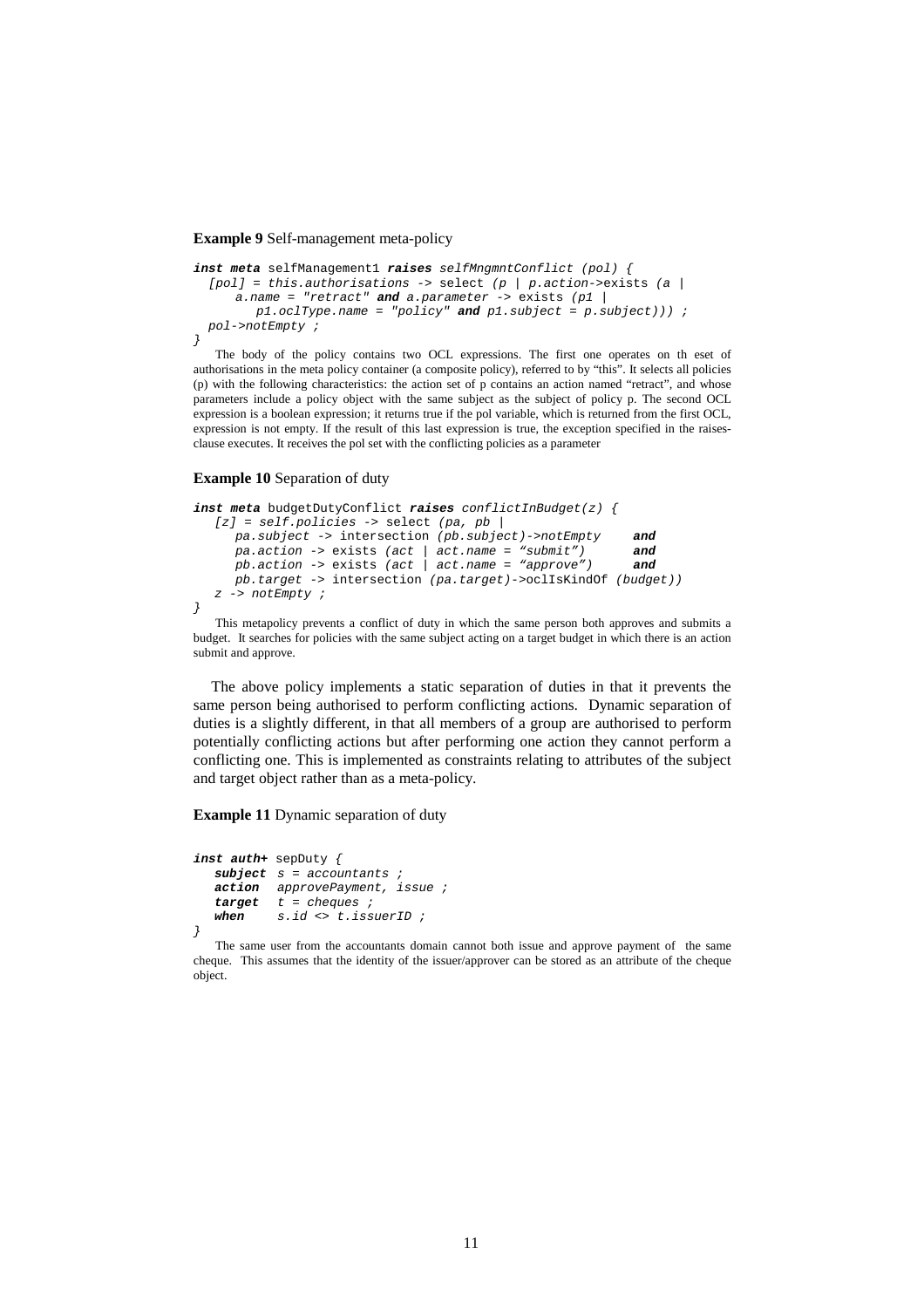## **5 Composing Policy Specifications**

Ponder composite policies facilitate policy management in large, complex enterprises. They provide the ability to group policies and structure them to reflect organisational structure, preserve the natural way system administrators operate or simply provide reusability of common definitions. This simplifies the task of policy administrators.

### **5.1 Groups**

This is a packaging construct to group related policies together for the purposes of policy organisation and reusability and is a common concept in most programming languages. There are many different potential criteria for grouping policies together – they may reference the same targets, relate to the same department or apply to the same application. Figure 8 shows the syntax for a group instance. It can contain zero or more basic policies, nested groups and/or meta-policies in any order. A meta-policy specifies constraints on the policies within the scope of the group.

```
inst group groupName "{"
   { basic-policy-definition }
    { group-definition }
    {math> meta-policy-definition } ' " }"
```
**Figure 8**. Group Syntax

Reusability can be achieved by specifying groups as types, parameterised with any policy element and then instantiating them multiple times. For instance, policies related to the login process can be grouped together since they must always be instantiated together (example 12).

#### **Example 12** Group policy

```
inst group loginGroup {
  inst auth+ staffLoginAuth {
    subject /dept/users/staff ;
     target /dept/computers/research;
     action login; }
  inst oblig loginactions {
     subject s = /dept/computers/loginAgent ;
     on loginevent (userid, computerid) ;
     target t = computerid ^ {/dept/computers/}
     do s.log (userid, computerid) ->
             t.loadenvironment (userid); }
  inst oblig loginFailure { … } // see example 6
}
```
The login group policies authorises staff to access computers in the research domain, log login attempts, load the users environment on the computer and deal with login failures.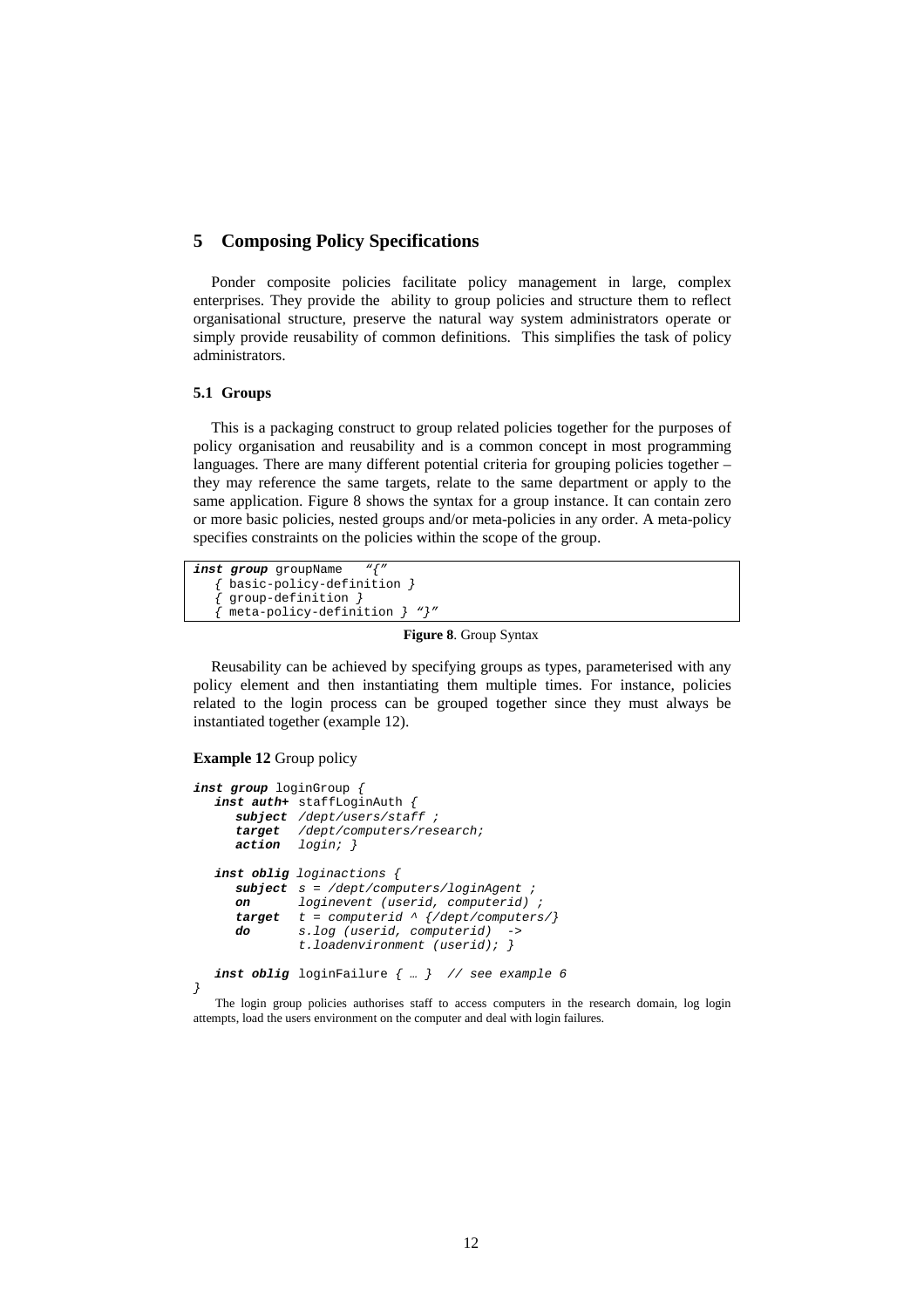#### **5.2 Roles**

Roles provide a semantic grouping of policies with a common subject, generally pertaining to a position within an organisation such as department manager, project manager, analyst or ward-nurse. Specifying organizational policies for human managers in terms of manager positions rather than persons permits the assignment of a new person to the manager position without re-specifying the policies referring to the duties and authorizations of that position [16]. A role can also specify the policies that apply to an automated component acting as a subject in the system.

Organisational positions can be represented as domains and we consider a role to be the set of authorisation, obligation, refrain and delegation policies with the **subject domain** of the role as their subject. A role is thus a special case of a group, in which all the policies have the same subject.

```
inst role roleName "{"
  { basic-policy-definition }
    { group-definition }
    { meta-policy-definition } "}" [ @ subject-domain ]
```
### **Figure 9**. Role Syntax

A role (figure 9) can include any number of basic-policies, groups or meta-policies. The subject domain of the role can be optionally specified following the **@** sign. If it is not specified then a subject domain with the same name as the role is created by default.

#### **Example 13** Role policy

```
type role ServiceEngineer (CallsDB callsDb) {
  inst oblig serviceComplaint {
     on customerComplaint(mobileNo);<br>do t.checkSubscriberInfo(mobileNo
               do t.checkSubscriberInfo(mobileNo, userid) ->
               t.checkPhoneCallList(mobileNo) ->
               investigate_complaint(userId);
     target t = callsDb ; // calls registerinst oblig deactivateAccount { . . . }
  inst auth+ serviceActionsAuth { ... }
  // other policies
}
```
The role type ServiceEngineer models a service engineer role in a mobile telecommunications service. A service engineer is responsible for responding to customer complaints and service requests. The role type is parameterised with the calls database, a database of subscribers in the system and their calls. The obligation policy serviceComplaint is triggered by a customerComplaint event with the mobile number of the customer given as an event attribute. On this event, the subject of the role must execute a sequence of actions on the calls-database in order check the information of the subscriber whose mobile-number was passed in through the complaint event, check the phone list and then investigate the complaint. Note that the obligation policy does not specify a subject as all policies within the role have the same implicit subject.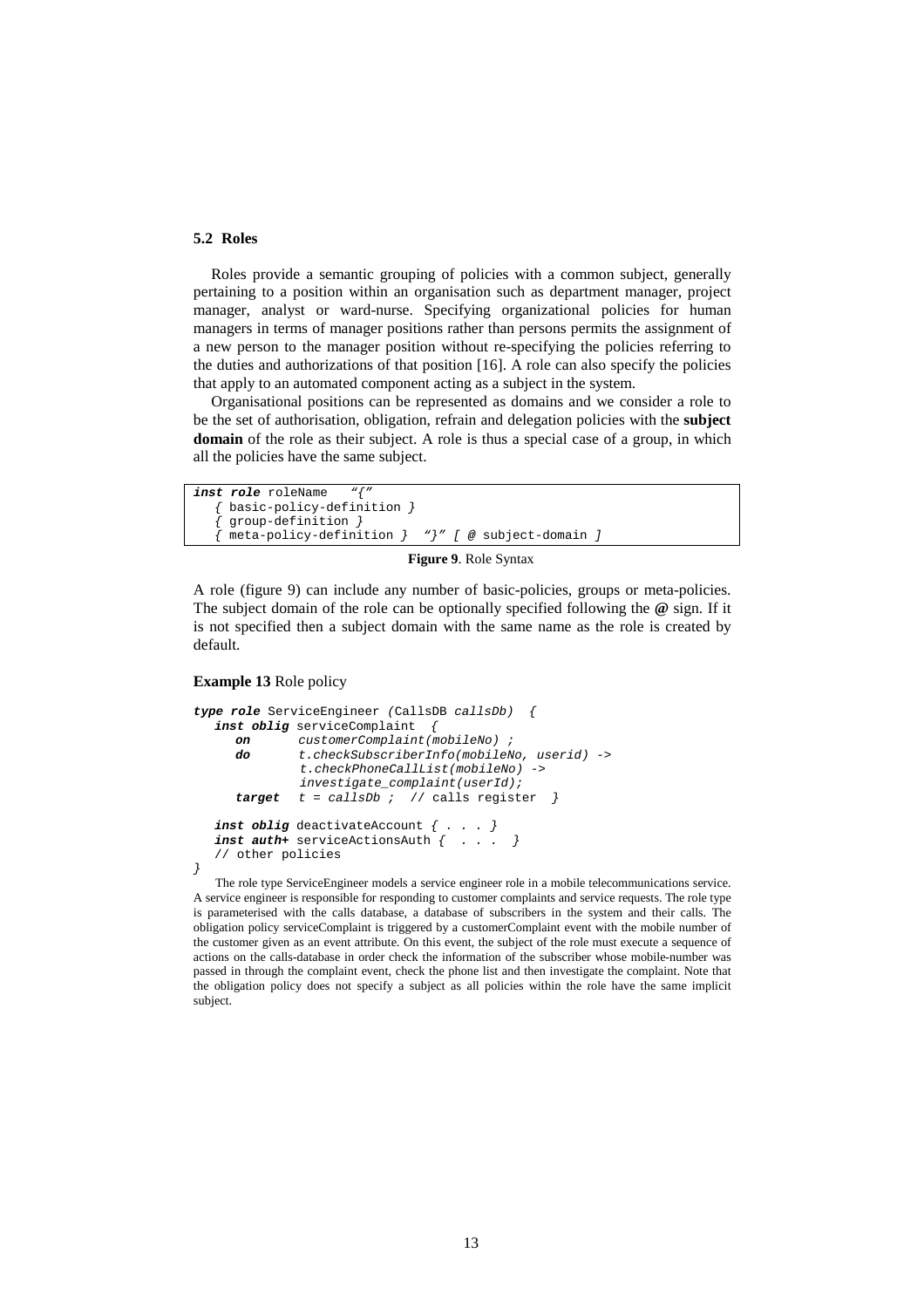### **5.3 Type Specialisation and Role Hierarchies**

Ponder allows specialisation of policy types, through the mechanism of inheritance. When a type extends another, it inherits all of its elements, add new elements and overrides elements with the same name.

```
type role roleTypeName "(" formalParameters ")"
    extends parentRoleType "(" actualparameters ")" "{"
  role-body
```
**Figure 10**. Inheritance Syntax

An example of the use of inheritance to extend a Role type is shown below. Similar syntax can be used to extend other types.

#### **Example 14** Role inheritance

```
type role MSServEngineer (CallsDB vlr, SqlDB eqRegistry)
                                      extends ServiceEngineer(cdb) {
  inst oblig maintainProblems {
     on MSfailure(equipmentId); // MS = Mobile Station<br>
do updateRecord(equipmentId):
              do updateRecord(equipmentId) ;
     target eqRegistry // Equipment identity registry
   }
}
```
The MSServEngineer (MobileStation Service Engineer) role extends the ServiceEngineer role specified in example 13. It inherits the policies of the parent role and adds an obligation policy that updates the equipment's record in the equipment identity registry (the target) when the mobile station signals a failure (the event).

Role and organisational hierarchies can be specified using specialisation. The rolehierarchy in figure 11 can be specified in Ponder by extending roles as shown in the following example.



**Figure 11.** A Role Hierarchy

### **Example 15** A role hierarchy

```
type role EmployeeT(…) { … }<br>type role AdmStaffT(…)
                                           extends Employee { … }
type role ResearchStaffT(…) extends Employee { … }<br>type role SecretaryT(…) extends AdmStaff { … }
type role SecretaryT(…) extends AdmStaff { … }<br>type role SoftDeveloperT(…) extends ResearchStaff {
type role SoftDeveloperT(…) extends ResearchStaff{…}
type role ProjectManagerT(…) extends ResearchStaff{…}
```
### **5.4 Relationships**

Managers acting in organisational positions (roles) interact with each other. A relationship groups the policies defining the rights and duties of roles towards each other. It can also include policies related to resources that are shared by the roles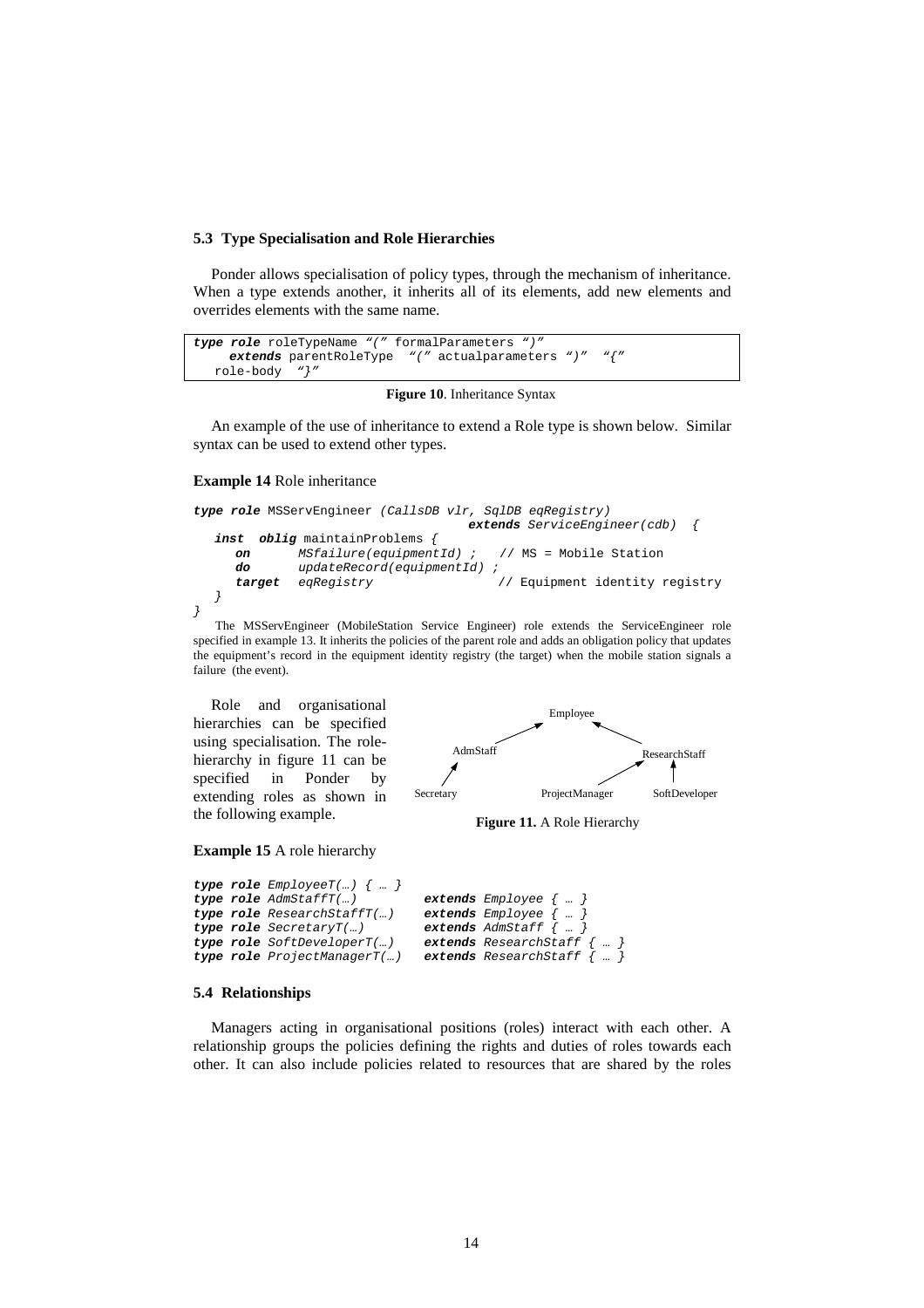within the relationship. It thus provides an abstraction for defining policies that are not the roles themselves but are part of the interaction between the roles. The syntax of a relationship is very similar to that of a role but a relationship can include definitions of the roles participating in the relationship. However roles cannot have nested role definitions. Participating roles can also be defined as parameters within a relationship type definition as shown below.

## **Example 16** Relationship type

```
type rel ReportingT (ProjectManagerT pm, SecretaryT secr) {
  inst oblig reportWeekly {
    on timer.day ("monday") ;
     subject secr ;
     targetdo mailReport() ;
  }
  // . . . other policies
}
```
The ReportingT relationship type is specified between a ProjectManager role type and a Secretary role type. The obligation policy reportWeekly specifies that the subject of the SecretaryT role must mail a report to the subject of the ProjectManagerT role every Monday. The use of roles in place of subjects and targets implicitly refers to the subject of the corresponding role.

### **5.5 Management Structures**

Many large organisations are structured into units such as branch offices, departments, and hospital wards, which have a similar configuration of roles and policies. Ponder supports the notion of management structures to define a configuration in terms of instances of roles, relationships and nested management structures relating to organisational units. For example a management structure *type* would be used to define a branch in a bank or a department in a university and then *instantiated* for particular branches or departments. A management structure is thus a

composite policy containing the definition of roles, relationships and other nested management structures as well as instances of these composite policies.

Figure 12 shows a simple management structure for a software development company consisting of a project manager, software developers and a project contact secretary. Example 17 gives the definition of the structure.



**Figure 12.** Simple Management Structure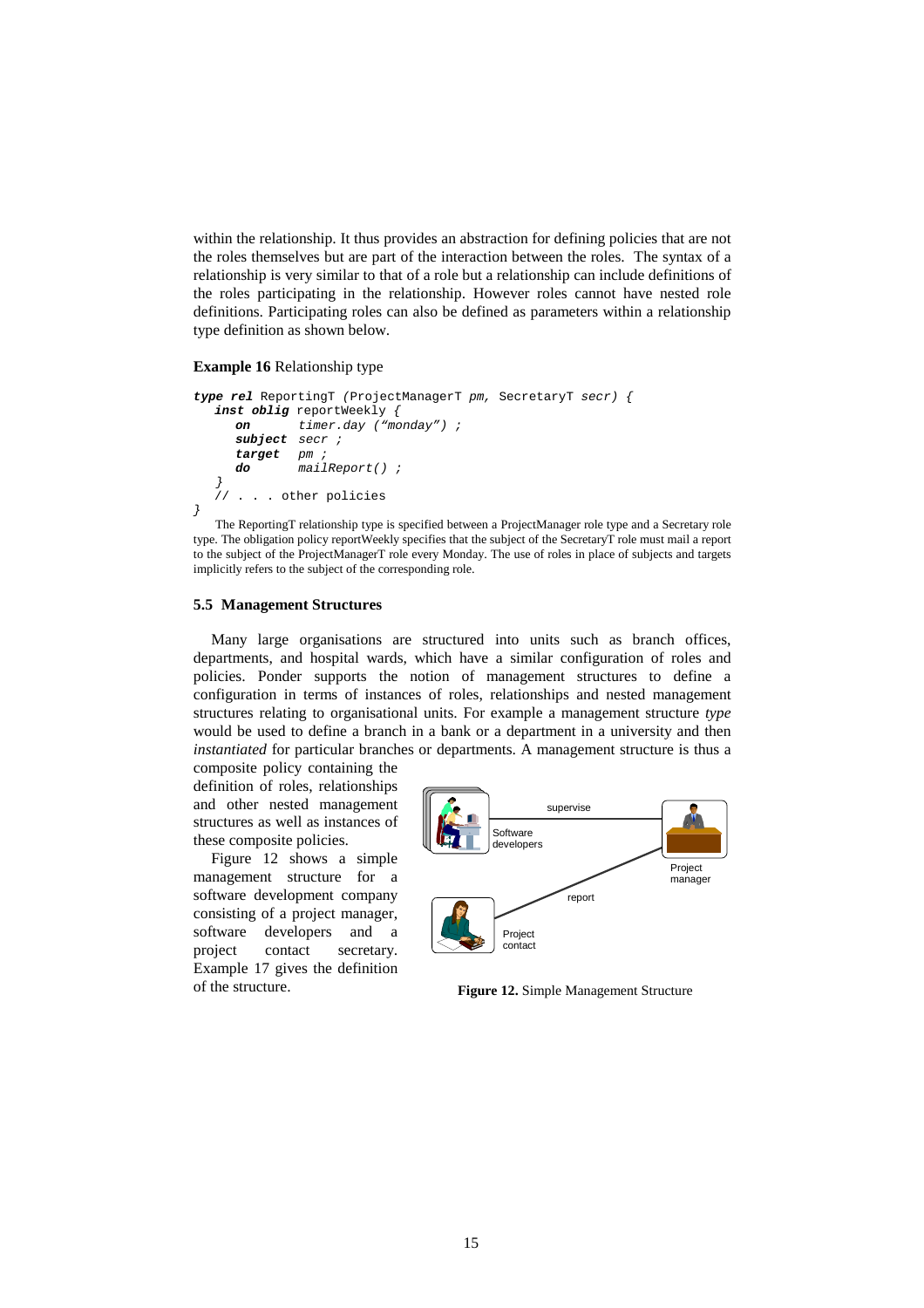**Example 17** Software company management structure

```
type mstruct BranchT (...) {
  inst role projectManager = ProjectManagerT(…);
        role projectContact = SecretaryT(...);
        role softDeveloper = SoftDeveloperT(...);
  inst rel supervise = SupervisionT (projectManager, softDeveloper);
        rel report = ReportingT (projectContact, projectManager);
}
inst mstruct branchA = BranchT(…);
     mstruct branchB = BranchT(…);
```
This declares instances of the 3 roles shown in Figure 12. Two relationships govern the interactions between these roles. A supervise relationship between the softDeveloper and the projectManager, and a reporting relationship between the ProjectContact and the projectManager. Two instances of the BranchT type are created for branches within the organisation that exhibit the same role-relationship requirements.

## **6 Additional Features**

### **6.1 Class Hierarchy**

The class hierarchy of the language (figure 13), allows new policy classes that may be identified in the future to be defined as sub-classes of existing policy classes. The model also provides a convenient means of translating policies to structured representation languages such as XML. The XML representation can then be used for viewing policy information with standard browsers or as a means of exchanging policies between different managers or administrative domains.

Ponder is a stronglytyped language as every identifier and expression can be checked to be type consistent, and errors can be automatically detected if an operator or function is applied to the wrong type of data. Although most of the type checking occurs statically at compile time, Ponder also supports a form of dynamic type checking by accessing type definitions in a type



 **Figure 13.** Ponder Object Meta Model

repository. Statically strongly typed is an important characteristic for a policy language. Note that Ponder does not allow casting, and thus avoids the loopholes created because of casting in typed languages. Policies might be used in situations where their validity is important (e.g. security policies). Since program testing is usually not going to be an option in a policy-based system, static type checking is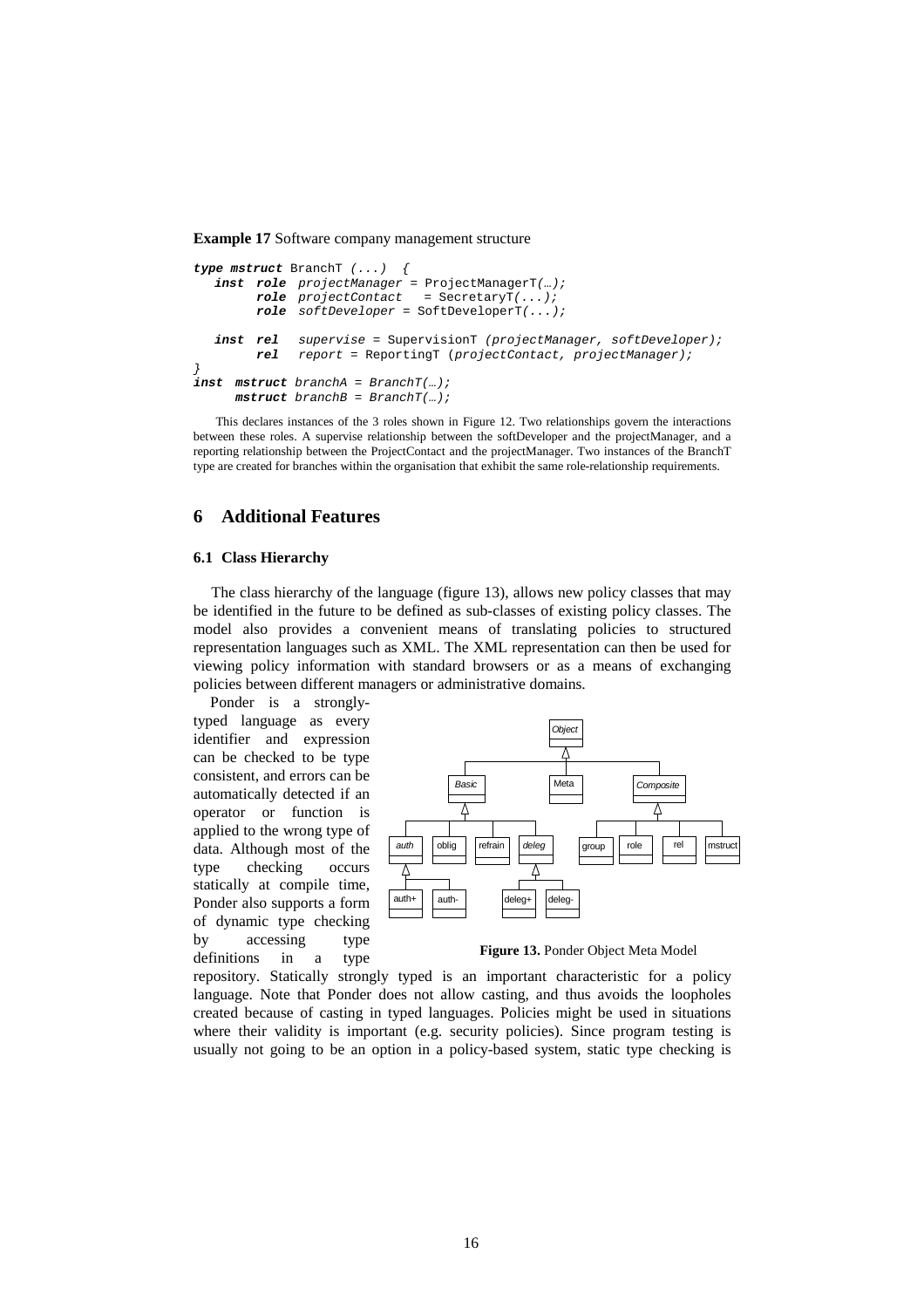important to capture type inconsistencies that might cause failure of a policy at runtime.

### **6.2 Scripting**

An obligation action can be defined as a script using any suitable scripting language to specify a complex sequence of activities or procedures with conditional branching. Scripts are implemented as objects and stored in domains. Thus authorisation policies can be specified to control access to the scripts.

Scripts give the flexibility of including complex actions which cannot be expressed as single object method invocations and can contain conditional statements supported by the scripting language. For example a script could be defined to update software on all computers in a target domain as an atomic transaction which rolls back to the old version if any one of the updates fail.

If an interpreted language such as Java is used to program scripts, then the scripts could be updated using mobile code mechanisms to change the functionality of automated manager agents. Although this suffers from all the usual security vulnerabilities of mobile code [3], extending the functionality of manager agents is an operation on the agent's management interface and can be restricted by authorisation policies.

### **6.3 Imports**

Import statements can be used to import definitions such as constants, constraints and events from external Ponder specifications stored in domains into the current specification. This allows reuse of common specifications in order to minimise errors that arise due to multiple definition. The following example shows how an event specification can be reused.

#### **Example 18** Import statement

```
inst group /groups/groupA {
  event e(userId) = 3*loginfail(userid) ;
  // other common specifications & basic-policies
}
inst group groupB {
  import /groups/groupA ;
  inst oblig FlexibleLoginFailure {
    on e(userId)|loginTimeOut(userId);
     subject s = /NRegion/SecAdmin ;
     target t = /NRegion/users \land {userid} ; }
     do s.log(userid);
}
```
GroupB imports the specification groupA from the /groups domain (where it is stored), and reuses the specification of the event e(userId) defined within loginFailure. The event of the new obligation policy is now 3 consecutive loginfail events or a loginTimeOut event, which is triggered when the user takes too long to enter the password after the prompt.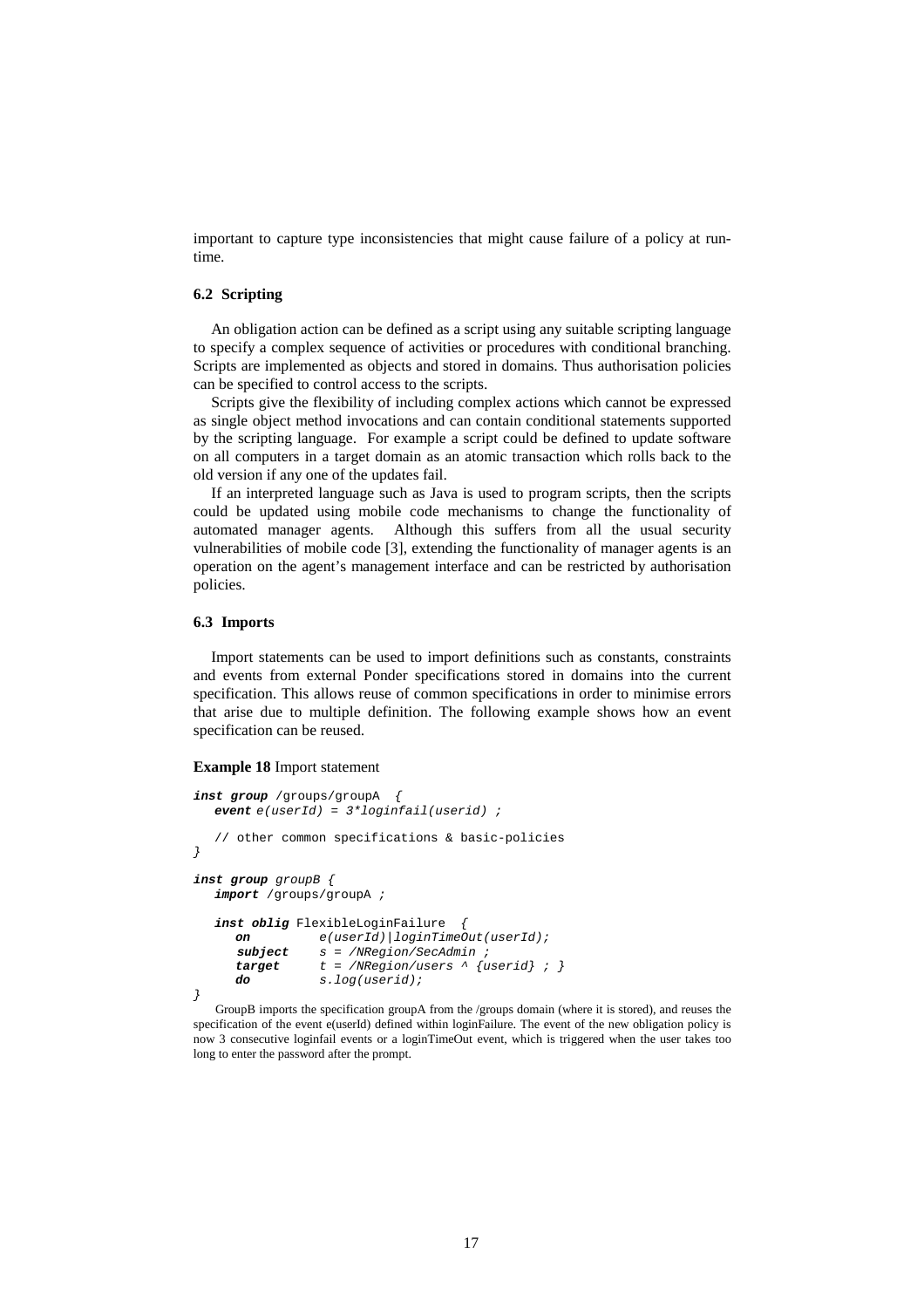### **6.4 Self-Management**

The Ponder framework is self-managed in that policies and other constructs such as roles and relationships are implemented as objects stored within domains. Ponder authorisation policies can therefore be used to specify who is permitted to add, delete, edit policies or any of the other entities. Furthermore, Ponder obligation policies can be used to specify what actions must be performed on policy objects when certain events occur. For example, obligation policies can be specified to enable new policies or disable existing ones in order to adapt to new circumstances such as failures, emergency conditions, etc.

## **7 Related Work**

Most of the other work on policy language specification relates to security. None includes the range of policies covered in Ponder and most lack the flexibility and extensibility features of Ponder.

Formal logic-based approaches are generally not intuitive and do not easily map onto implementation mechanisms. They assume a strong mathematical background, which can make them difficult to use and understand. The ASL [12], is an example of a formal logic language for specifying access control policies. The language includes a form of meta-policies called integrity rules to specify application-dependent rules that limit the range of acceptable access control policies. Although it provides support for role-based access control, the language does not scale well to large systems because there is no way of grouping rules into structures for reusability. A separate rule must be specified for each action. There is no explicit specification of delegation and no way of specifying authorisation rules for groups of objects that are not related by type.

Ortalo [21] describes a language to express security policies in information systems based on the logic of permissions and obligations, a type of modal logic called deontic logic. Standard deontic logic centres on impersonal statements instead of personal; we see the specification of policies as a relationship between explicitly stated subjects and targets instead. In his approach he accepts the axiom  $Pp = \neg O\neg p$  ("permitted p is equivalent to not p being not obliged") as a suitable definition of permission. This axiom is not suitable for the modelling of obligation and authorisation policies; the two need to be separated. Miller [19] discusses several paradoxes that exist in deontic logic. Since [21] contains only syntactical extensions to deontic logic, it also suffers from the same problems.

LaSCO [10] is a graphical approach for specifying security constraints on objects, in which a policy consists of two parts: the domain (assumptions about the system) and the requirement (what is allowed assuming the domain is satisfied). Policies defined in LaSCO have the appearance of conditional access control statements. The scope of this approach is very limited to satisfy the requirements of security management.

In [2], Chen and Sandhu introduce a language for specifying constraints in RBAC systems. It can be shown that their language is a subset of OCL and we can thus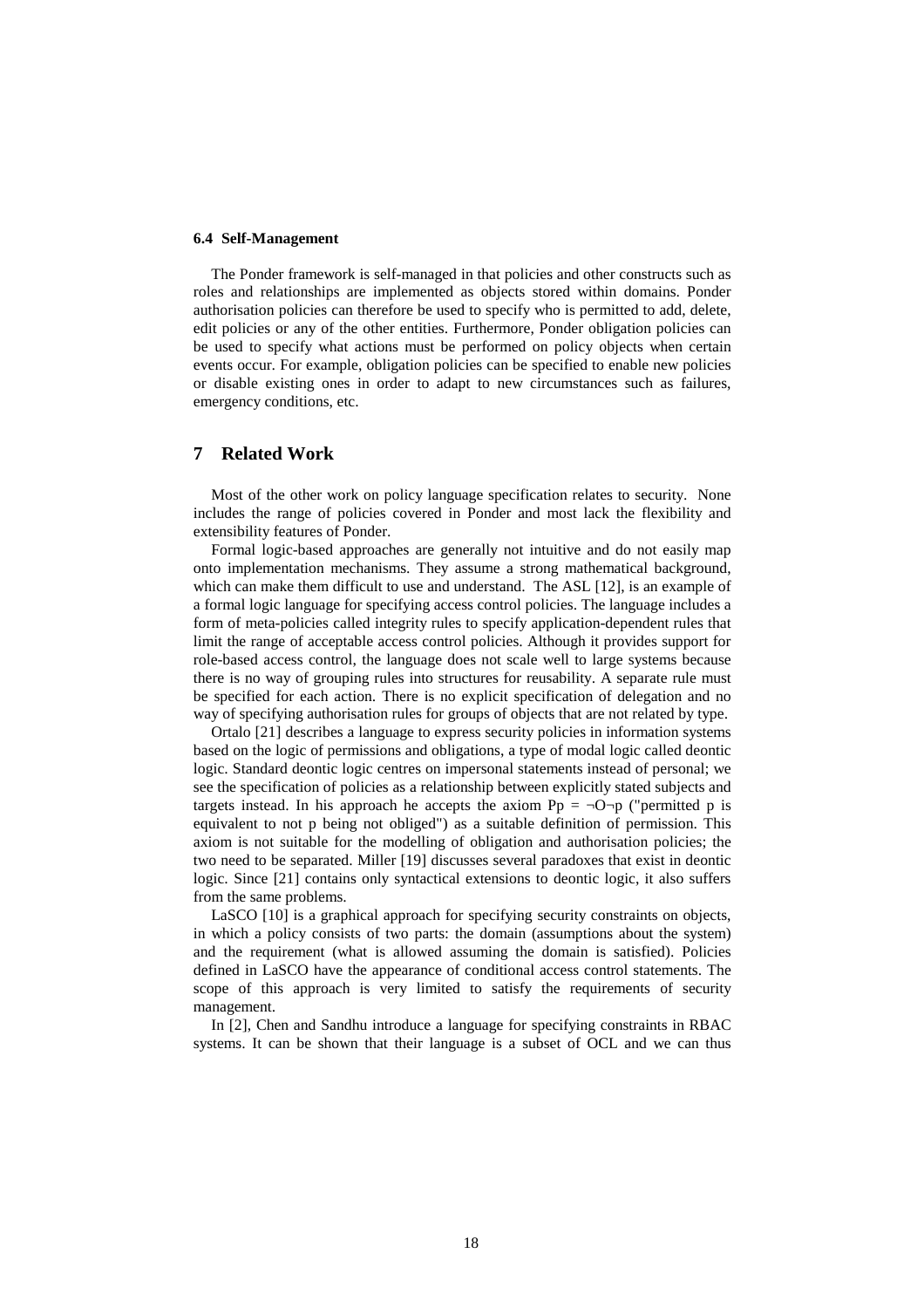specify all of their constraints as meta-policies. Space limitations prevent further discussion of this issue.

The Policy Description Language (PDL) is an event-based language originating at the network computing research department of Bell-Labs [28][13]. Policies in PDL are similar to Ponder obligation policies. They use the event-condition-action rule paradigm of active databases to define a policy as a function that maps a series of events into a set of actions. The language has clearly defined semantics and an architecture has been specified for enforcing PDL policies. The language can be described as a real-time specialised production rule system to define policies. Events can be composite events similar to those of Ponder obligation policies. PDL does not support access control policies, nor does it support the composition of policy rules into roles, or other grouping structures.

## **8 Conclusion and Further Work**

In this paper we have presented Ponder, a language for specifying policies for management and security of distributed systems. Ponder includes authorisation, filter, refrain and delegation policies for specifying access control and obligation policies to specify management actions. Ponder thus provides a uniform means of specifying policy relating to a wide range of management applications – network, storage, systems, application and service management. In addition, it supports a common means of specifying enterprise-wide security policy that can then be translated onto various security implementation mechanisms. We are currently implementing backends to the Ponder compiler for Firewall rules, Windows security templates and Java security policy.

The Ponder composite policies (groups, roles, relationships and management structures) allow structured, reusable specifications, which cater for complex, largescale organisations. Ponder's object-oriented features allow user-defined types of policies to be specified and then instantiated multiple times with different parameters. This provides for flexibility and extensibility while maintaining a structured specification that can be, in large part, checked at compile time. Meta-policies in Ponder provide a very powerful tool in specifying application specific constraints on sets of policies. Ponder is declarative which aids in the analysis of policies [14].

The language specification leaves room for future additions in many areas. Relationships need to be extended with interaction protocols to specify the interaction between roles. We are also investigating sub-types of meta policies to cover concurrency constraints and user-role assignment constraints. Giving the language formal semantics will also be part of future work. A policy specification toolkit is under development for defining, compiling and analysing policies. The design and implementation of a generic runtime object-model for enforcement of Ponder policies on any object-based platform is also under development.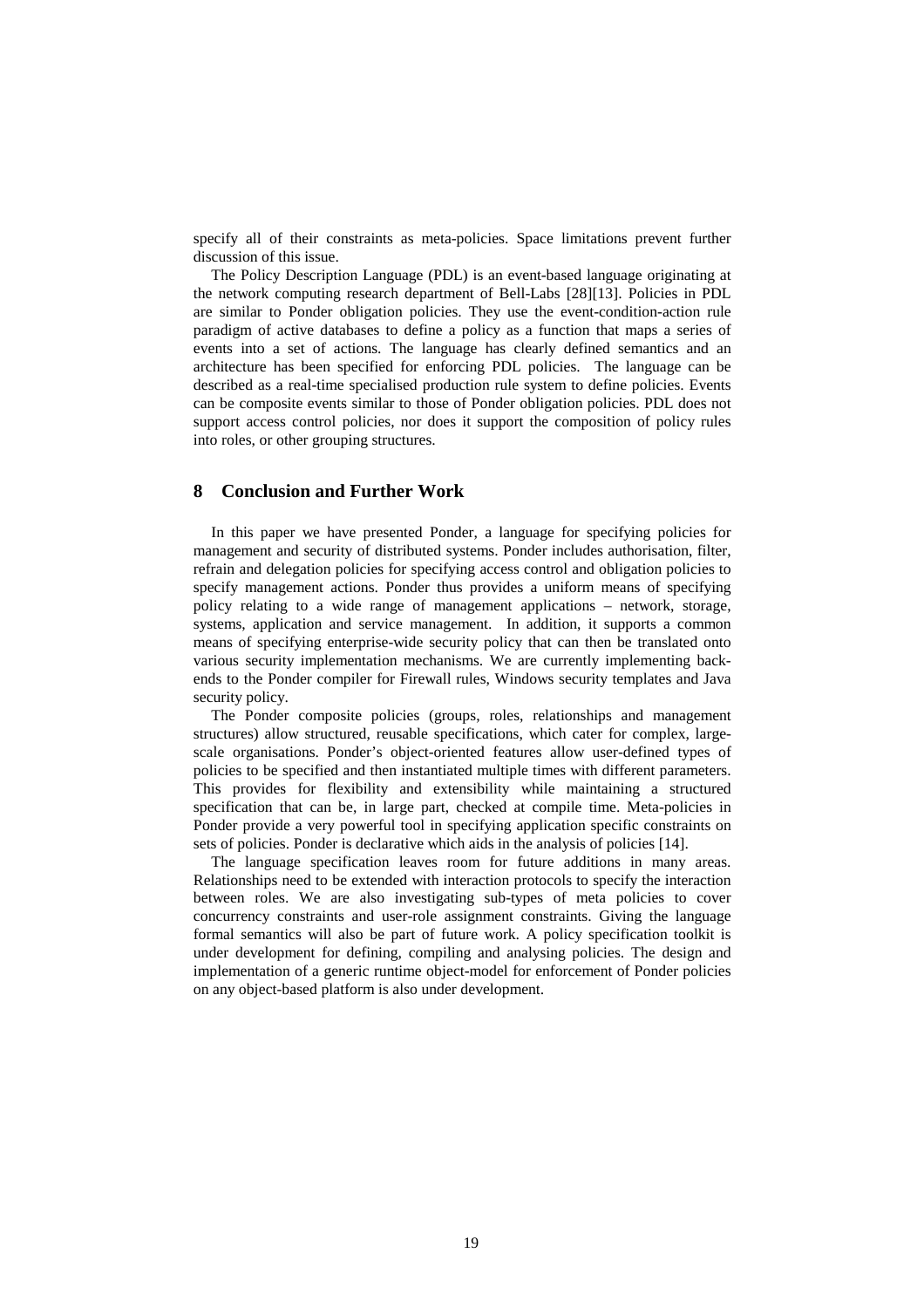### **Acknowledgement**

We gratefully acknowledge their support of EPSRC for research grants GR/L96103 (SecPol), GR/M86109 (Ponds) and GR/L76709 (Slurp).

### **References**

For additional references see http://www-dse.doc.ic.ac.uk/policies.

- 1. Abrams, M.D. *Renewed Understanding of Access Control Policies*. In Proceedings of 16th National Computer Security Conference. 1993. Baltimore, Maryland, U.S.A.
- 2. Chen, F. and R.S. Sandhu. *Constraints for Role-Based Access Control*. In Proceedings of First ACM/NIST Role Based Access Control Workshop. 1995. Gaithersburg, Maryland, USA, ACM Press.
- 3. Chess, D.M., *Security Issues in Mobile Code Systems*, in Mobile Agents and Security, G. Vigna, Editor. 1998, Springer. p. 256.
- 4. Clark, D.D. and D.R. Wilson. *A Comparison of Commercial and Military Computer Security Policies*. In Proceedings of IEEE Symposium on Security and Privacy. 1987
- 5. Damianou, N., N. Dulay, E. Lupu, and M. Sloman. *Ponder: A Language for Specifying Security and Management Policies for Distributed Systems*. The Language Specification - Version 2.2. Research Report DoC 2000/1, Imperial College of Science Technology and Medicine, Department of Computing, London, 3 April, 2000.
- 6. Distributed Management Task Force, Inc. (DMTF), *Common Information Model (CIM) Specification*, version 2.2, available from http://www.dmtf.org/spec/cims.html, June 14, 1999.
- 7. Goh, G. *Policy Management Requirements*, System Management Department, HP Laboratories Bristol, April, 1998.
- 8. Hegering, H.-G., S. Abeck, and B. Neumair, *Integrated Management of Network Systems: Concepts, Architectures and Their Operational Application*, 1999: Morgan Kaufmann Publishers.
- 9. Hewlett-Packard Company, *A Primer on Policy-based Network Management*, OpenView Network Management Division, Hewlett-Packard Company, September 14, 1999.
- 10. Hoagland, J.A., R. Pandey, and K.N. Levitt. *Security Policy Specificaton Using a Graphical Approach*. Technical report CSE-98-3, UC Davis Computer Science Department, July 22, 1998.
- 11. Internet Engineering Task Force, *Policy Working Group* http://www.ietf.org/html.charters/policy-charter.html
- 12. Jajodia, S., P. Samarati, and V.S. Subrahmanian. *A Logical Language for Expressing Authorisations*. In Proceedings of IEEE Symposium on Security and Privacy. 1997, pp.31- 42
- 13. Lobo, J., R. Bhatia, and S. Naqvi. *A Policy Description Language*. In Proc. of AAAI, July 1999. Orlando, Florida, USA
- 14. Lupu, E.C., and M. Sloman. *Conflicts in Policy-Based Distributed Systems Management*. IEEE Trans. on Software Engineering, 25(6): 852-869 Nov.1999.
- 15. Lupu, E.C. *A Role-Based Framework for Distributed Systems Management*. Ph.D. Thesis, Department of Computing, Imperial College, London, U. K.
- 16. Lupu, E.C. and M.S. Sloman, *Towards a Role Based Framework for Distributed Systems Management*. Journal of Network and Systems Management, 1997b. 5(1): p. 5-30.